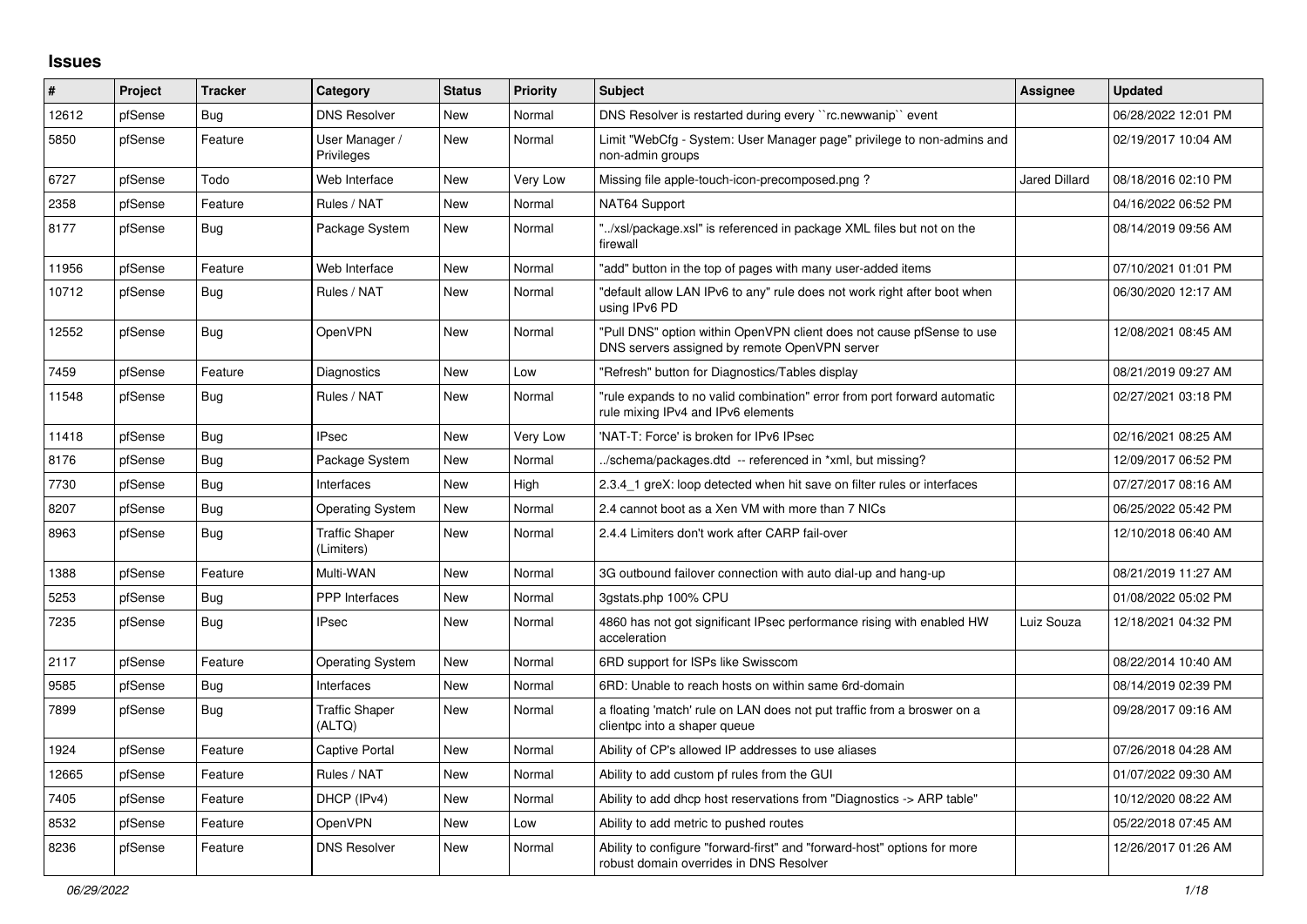| $\vert$ # | Project | <b>Tracker</b> | Category                        | <b>Status</b> | <b>Priority</b> | Subject                                                                                      | <b>Assignee</b>      | <b>Updated</b>      |
|-----------|---------|----------------|---------------------------------|---------------|-----------------|----------------------------------------------------------------------------------------------|----------------------|---------------------|
| 2218      | pfSense | Feature        | CARP                            | New           | Normal          | Ability to delay CARP master status at boot time                                             |                      | 03/03/2021 11:57 AM |
| 855       | pfSense | Feature        | Multi-WAN                       | <b>New</b>    | Normal          | Ability to selectively kill states on gateways recovery                                      |                      | 03/11/2022 08:30 AM |
| 7495      | pfSense | Feature        | <b>DNS Resolver</b>             | New           | Low             | Ability to set TTL for local for Unbound host overrides and dhcp leases                      |                      | 03/06/2018 09:46 AM |
| 628       | pfSense | Feature        | Web Interface                   | <b>New</b>    | Low             | Ability to specify listen IP address of management services (SSH, web<br>interface)          |                      | 07/09/2021 01:21 PM |
| 3185      | pfSense | Feature        | DHCP (IPv6)                     | <b>New</b>    | Normal          | Accommodate a DHCPv6 failover-like mechanism                                                 |                      | 11/24/2017 10:44 AM |
| 8285      | pfSense | Bug            | Web Interface                   | New           | Normal          | Actions on stale data may result in catastrophic results                                     |                      | 01/16/2018 08:08 PM |
| 96        | pfSense | Feature        | Rules / NAT                     | New           | Normal          | Add "All local networks" to source and destination drop down boxen in<br>firewall rules      |                      | 02/06/2016 04:53 AM |
| 12025     | pfSense | Todo           | Web Interface                   | New           | Very Low        | Add 1:1 Validation to Notify Someone They are 1:1 NAT'ing an Interface<br>Address            |                      | 06/11/2021 10:05 AM |
| 5474      | pfSense | Feature        | Interfaces                      | <b>New</b>    | Normal          | Add 802.1x configuration to wired interfaces.                                                |                      | 03/16/2016 04:32 PM |
| 4776      | pfSense | Feature        | Wireless                        | New           | Normal          | Add 802.1x dynamic vlan support                                                              |                      | 10/02/2020 07:42 AM |
| 7888      | pfSense | Feature        | Package System                  | New           | Normal          | Add a button in package manager GUI to upgrade all packages                                  |                      | 09/28/2017 05:50 AM |
| 7761      | pfSense | Feature        | Rules / NAT                     | New           | Normal          | Add a way to match on IPv6 proto=0 (hop-by-hop header extension)                             |                      | 08/13/2019 03:49 PM |
| 6917      | pfSense | Feature        | Upgrade                         | New           | Normal          | Add ability to choose from what IP/IFACE you search for updates                              |                      | 11/11/2016 09:51 AM |
| 6038      | pfSense | Feature        | Interfaces                      | New           | Normal          | Add ability to configure which interface is chosen for defining hostname IP<br>in /etc/hosts |                      | 07/07/2017 09:56 AM |
| 12190     | pfSense | Feature        | Rules / NAT                     | New           | Normal          | Add ability to reference ipv6 prefix in firewall rules and aliases                           |                      | 08/05/2021 01:47 PM |
| 12551     | pfSense | Feature        | <b>DNS Resolver</b>             | <b>New</b>    | Low             | Add ability to set DNS resolver search domain list                                           |                      | 12/01/2021 11:18 AM |
| 12300     | pfSense | Feature        | Hardware / Drivers              | New           | Normal          | Add Aquantia Atlantic driver to pfsense                                                      |                      | 09/14/2021 06:49 AM |
| 12564     | pfSense | Feature        | Aliases / Tables                | <b>New</b>    | Low             | add column to show that an Alias is in use by or not                                         |                      | 12/04/2021 07:25 PM |
| 6696      | pfSense | <b>Bug</b>     | <b>Traffic Shaper</b><br>(ALTQ) | New           | Low             | Add configure link to Status > Queues error message if traffic shaping not<br>configured     | <b>Jared Dillard</b> | 08/21/2019 08:55 AM |
| 10962     | pfSense | Feature        | Dynamic DNS                     | New           | Normal          | Add Cpanel support for Dynamic DNS Clients                                                   |                      | 12/28/2020 01:56 PM |
| 10395     | pfSense | Feature        | Dashboard                       | <b>New</b>    | Low             | Add Dashboard System Information support for more PC Engines APU<br>boards                   |                      | 02/17/2022 01:02 AM |
| 11369     | pfSense | Feature        | <b>Operating System</b>         | <b>New</b>    | Low             | add Enabling IPv6 Source Address Validation support                                          |                      | 02/04/2021 10:03 AM |
| 3899      | pfSense | Feature        | Web Interface                   | New           | Normal          | Add feature to allow reordering of <package> items in config.xml</package>                   |                      | 09/27/2014 04:40 PM |
| 7720      | pfSense | Feature        | Hardware / Drivers              | New           | Normal          | Add general watchdog kernel modules (like ichwd) and watchdogd support<br>in the GUI.        |                      | 08/19/2019 01:20 PM |
| 8372      | pfSense | Feature        | Logging                         | New           | Normal          | add gui setting to adjust refresh rate for dynamic firewall logs                             |                      | 08/14/2019 10:31 AM |
| 4628      | pfSense | Feature        | Web Interface                   | New           | Normal          | Add GUI to manage loader tunables (e.g. loader.conf.local)                                   |                      | 09/16/2015 04:28 PM |
| 13244     | pfSense | Feature        | Web Interface                   | New           | Normal          | Add help text under Timezone settings in the GUI                                             |                      | 06/03/2022 01:00 PM |
| 6412      | pfSense | Feature        | <b>Operating System</b>         | New           | Normal          | Add includedir directive for /var/etc/xinet.d to xinetd configuration                        |                      | 08/13/2019 01:23 PM |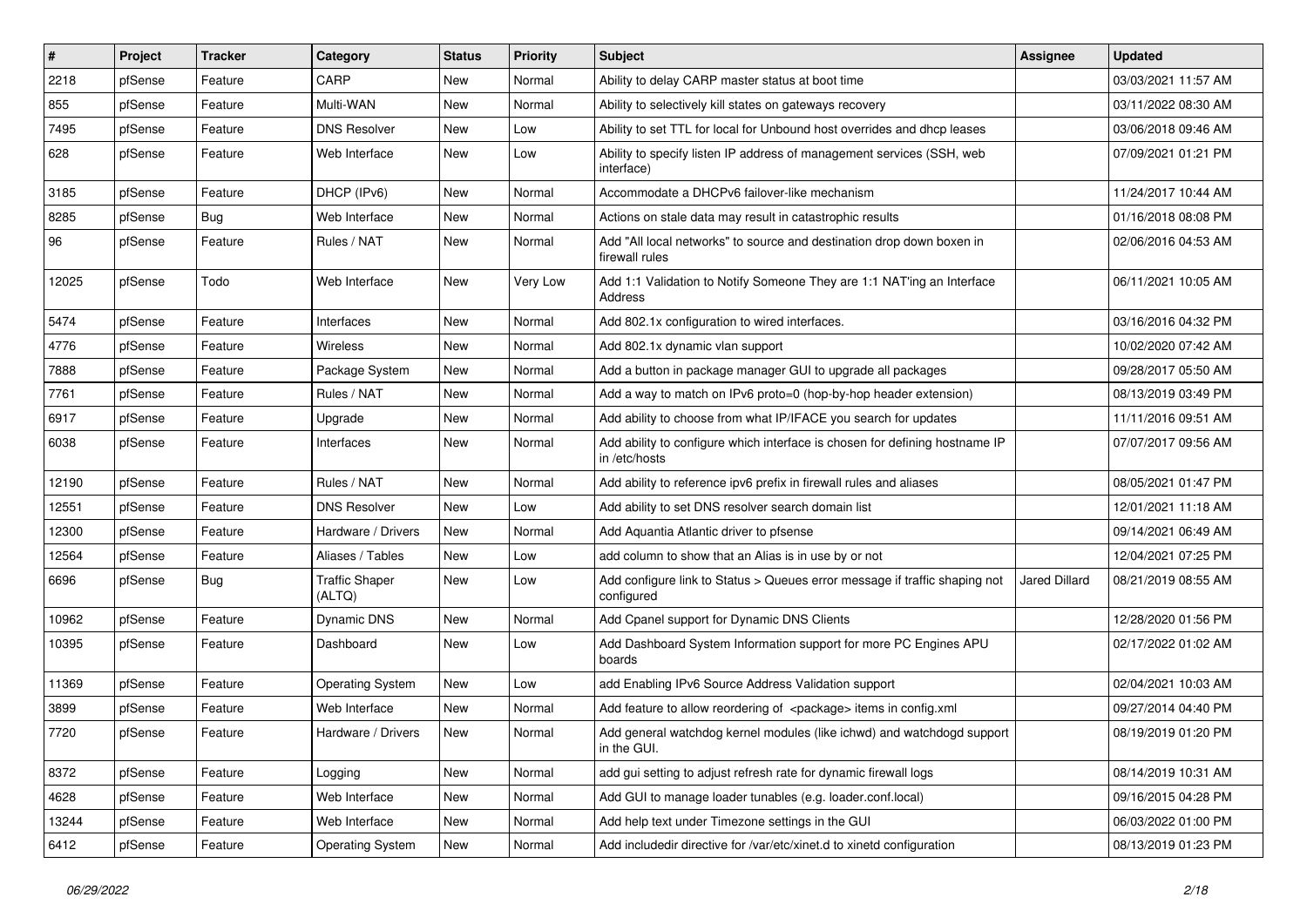| $\vert$ # | Project | <b>Tracker</b> | Category                        | <b>Status</b> | <b>Priority</b> | <b>Subject</b>                                                                            | <b>Assignee</b> | <b>Updated</b>      |
|-----------|---------|----------------|---------------------------------|---------------|-----------------|-------------------------------------------------------------------------------------------|-----------------|---------------------|
| 746       | pfSense | Feature        | Rules / NAT                     | New           | Normal          | Add interface group to source/dest drop downs                                             |                 | 07/19/2010 05:10 PM |
| 12459     | pfSense | Todo           | Virtual IP Addresses            | New           | Normal          | Add IP Alias subnet input validation                                                      |                 | 10/15/2021 09:35 AM |
| 7626      | pfSense | Feature        | Interfaces                      | New           | Normal          | Add IPoE support for WAN                                                                  |                 | 01/01/2022 12:31 AM |
| 12370     | pfSense | Feature        | Rules / NAT                     | New           | Low             | Add limiters to Queue column on firewall rule list                                        |                 | 09/14/2021 07:37 AM |
| 5307      | pfSense | Feature        | <b>RRD Graphs</b>               | New           | Low             | Add logarithmic scale option to RRD graphs                                                |                 | 10/14/2015 07:37 AM |
| 1136      | pfSense | Feature        | Rules / NAT                     | <b>New</b>    | Normal          | Add logic to automatically avoid route-to for static route networks                       |                 | 10/09/2018 05:11 AM |
| 8558      | pfSense | Feature        | Web Interface                   | New           | Normal          | Add more table sorting in various UI pages                                                |                 | 08/21/2019 09:14 AM |
| 290       | pfSense | Feature        | Multi-WAN                       | <b>New</b>    | Low             | Add Multi-WAN awareness to UPnP                                                           |                 | 01/06/2016 05:24 PM |
| 753       | pfSense | Feature        | <b>OpenVPN</b>                  | New           | Normal          | Add OpenVPN foreign option support                                                        |                 | 09/02/2019 10:38 AM |
| 13009     | pfSense | Feature        | <b>OpenVPN</b>                  | New           | Normal          | Add option for multiple remote addresses to OpenVPN Client                                |                 | 03/31/2022 12:42 PM |
| 7800      | pfSense | Feature        | Logging                         | New           | Normal          | Add option for state logging                                                              |                 | 08/13/2019 03:51 PM |
| 11056     | pfSense | Feature        | Interfaces                      | <b>New</b>    | Normal          | Add option to disable flow-control on interfaces in GUI                                   |                 | 11/11/2020 04:41 PM |
| 4098      | pfSense | Feature        | Authentication                  | <b>New</b>    | Normal          | Add option to force a password change on login                                            |                 | 08/21/2019 10:31 AM |
| 8330      | pfSense | Feature        | DHCP (IPv4)                     | New           | Normal          | add options for ddns-local-address statements                                             |                 | 04/27/2021 12:31 PM |
| 3882      | pfSense | Feature        | Web Interface                   | New           | Normal          | Add OUI database to the base system, remove dependency on nmap                            |                 | 03/08/2018 06:44 PM |
| 2771      | pfSense | Feature        | Rules / NAT                     | New           | Normal          | Add packet tracing simulator                                                              |                 | 08/13/2019 12:24 PM |
| 10839     | pfSense | Feature        | <b>Traffic Shaper</b><br>(ALTQ) | New           | Normal          | Add popular messengers to the Traffic Shaper Wizard                                       |                 | 08/18/2020 10:07 AM |
| 5360      | pfSense | Feature        | UPnP/NAT-PMP                    | <b>New</b>    | Normal          | Add possibility to configure independent "UPnP & NAT-PMP" instances                       |                 | 10/31/2015 04:25 AM |
| 6804      | pfSense | Feature        | Diagnostics                     | New           | Very Low        | Add row counter into Diagnostics -> Edit File                                             |                 | 08/20/2019 03:44 PM |
| 9060      | pfSense | Feature        | Logging                         | <b>New</b>    | Normal          | add rule name filtering field for firewall log viewer                                     |                 | 08/14/2019 12:38 PM |
| 4997      | pfSense | Feature        | Rules / NAT                     | <b>New</b>    | Normal          | Add setting option to choose default log action for new firewall rules                    |                 | 08/20/2019 03:29 PM |
| 1979      | pfSense | Feature        | Aliases / Tables                | <b>New</b>    | Normal          | Add some default read-only system aliases                                                 | Jim Pingle      | 08/21/2019 11:01 AM |
| 9222      | pfSense | Feature        | Authentication                  | <b>New</b>    | Normal          | Add sshguard log when release an IP                                                       |                 | 08/14/2019 01:00 PM |
| 13058     | pfSense | Todo           | Rules / NAT                     | <b>New</b>    | Normal          | Add static routes and directly connected networks back to policy route<br>negation rules  |                 | 04/13/2022 08:05 AM |
| 5525      | pfSense | Feature        | <b>OpenVPN</b>                  | <b>New</b>    | Normal          | Add static routes for OpenVPN client remote peer addresses when using<br>non-default WANs |                 | 11/25/2015 08:44 AM |
| 13296     | pfSense | Feature        | DHCP (IPv6)                     | <b>New</b>    | Normal          | Add support for DHCP6 OPTION_PD_EXCLUDE (RFC 6603)                                        |                 | 06/24/2022 10:10 PM |
| 13260     | pfSense | Feature        | Authentication                  | <b>New</b>    | Normal          | Add support for OpenVPN static-challenge                                                  |                 | 06/09/2022 02:04 PM |
| 12139     | pfSense | Feature        | <b>DNS Forwarder</b>            | <b>New</b>    | Normal          | Add support in for specifying a DNSMASQ configuration file                                |                 | 07/16/2021 09:45 PM |
| 10223     | pfSense | Feature        | Interfaces                      | New           | Normal          | Add the ability to create additional loopback interfaces                                  |                 | 12/15/2020 04:35 PM |
| 12521     | pfSense | Feature        | <b>Operating System</b>         | New           | Very Low        | Add the BBR2, QUIC, RACK Congestion Control (CC) protocols                                |                 | 11/15/2021 07:40 AM |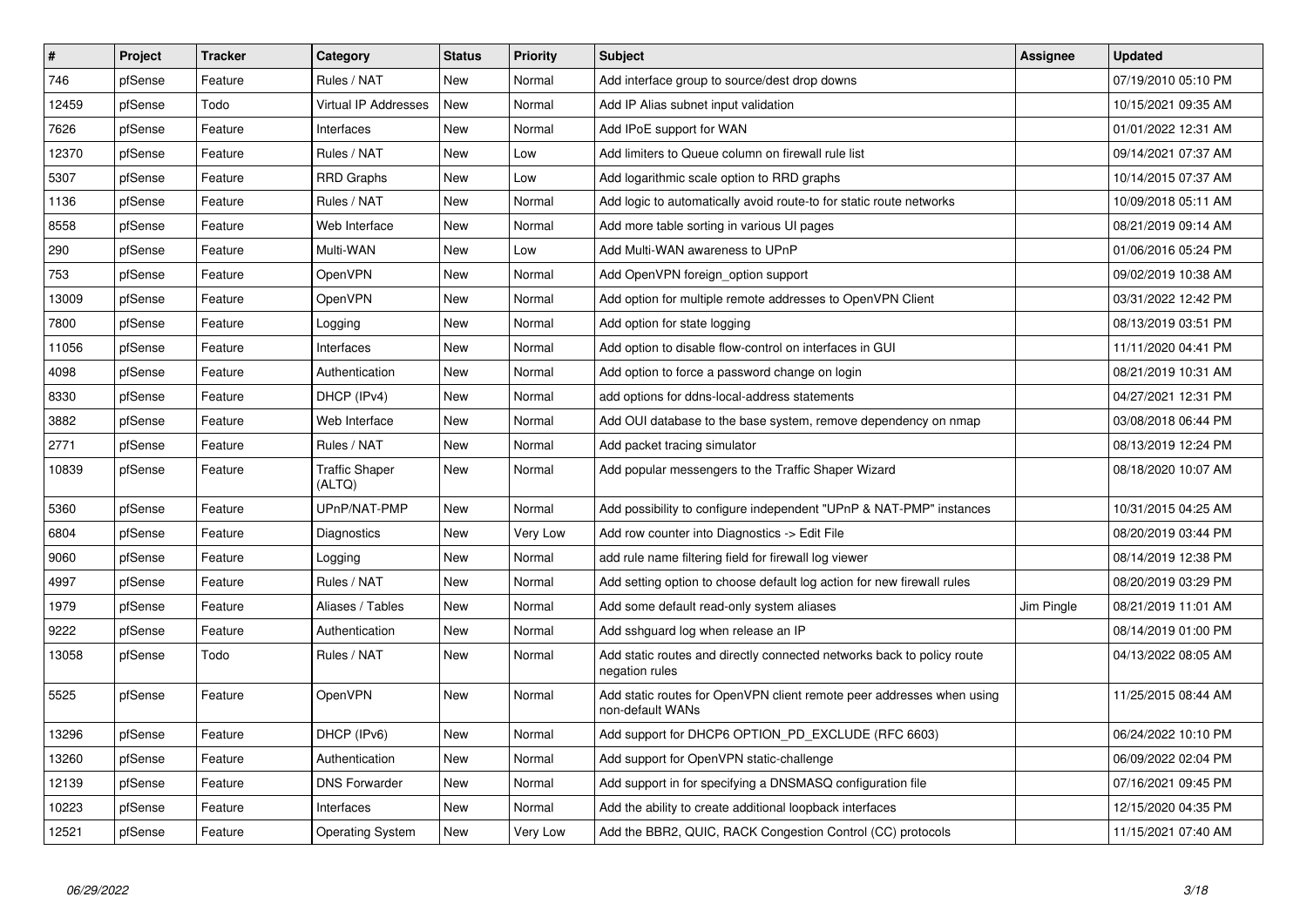| $\sharp$ | Project | <b>Tracker</b> | Category                | <b>Status</b> | <b>Priority</b> | <b>Subject</b>                                                                                                   | Assignee | <b>Updated</b>      |
|----------|---------|----------------|-------------------------|---------------|-----------------|------------------------------------------------------------------------------------------------------------------|----------|---------------------|
| 7922     | pfSense | Feature        | Rules / NAT             | New           | Normal          | Add the option to select the ISP IPv6 Delegated Prefix as a destination in<br>firewall rules                     |          | 10/10/2017 06:36 PM |
| 12676    | pfSense | Feature        | Rules / NAT             | New           | Normal          | Add the Tagged option on the Port Forward rules edit page                                                        |          | 01/11/2022 05:52 AM |
| 4374     | pfSense | Feature        | Notifications           | <b>New</b>    | Low             | Add timestamps to notification e-mails                                                                           |          | 02/05/2015 12:43 AM |
| 10514    | pfSense | Feature        | Web Interface           | New           | Normal          | Add to every page an unparsed Notes field for administrative reference                                           |          | 04/30/2020 06:32 PM |
| 9800     | pfSense | Feature        | Hardware / Drivers      | <b>New</b>    | Normal          | Add toggle for net.isr.dispatch=deferred in GUI                                                                  |          | 09/29/2019 06:18 AM |
| 7181     | pfSense | Feature        | Rules / NAT             | <b>New</b>    | Low             | Add Top and Add Bottom on Seperator                                                                              |          | 08/21/2019 08:55 AM |
| 9591     | pfSense | Feature        | Rules / NAT             | New           | Normal          | Add under firewall rules a search box                                                                            |          | 08/14/2019 02:39 PM |
| 7852     | pfSense | Feature        | <b>DNS Resolver</b>     | <b>New</b>    | Normal          | Add views support to Unbound GUI                                                                                 |          | 09/11/2017 12:26 PM |
| 12905    | pfSense | <b>Bug</b>     | Web Interface           | New           | Normal          | Add VLAN Re-assignment to Import Interface Mismatch Wizard                                                       |          | 03/07/2022 08:05 AM |
| 11280    | pfSense | Todo           | WireGuard               | New           | Normal          | Add WireGuard to ALTQ list                                                                                       |          | 04/27/2021 12:32 PM |
| 4899     | pfSense | Feature        | DHCP (IPv4)             | New           | Normal          | Additional BOOTP/DHCP Options should allow a force option                                                        |          | 01/02/2018 02:24 PM |
| 790      | pfSense | Feature        | <b>Operating System</b> | New           | Normal          | Advanced options for dnsclient (resolv.conf)                                                                     |          | 04/21/2022 12:39 PM |
| 9654     | pfSense | <b>Bug</b>     | <b>DNS Resolver</b>     | New           | Normal          | After reboot, the DNS resolver must be restarted before it will advertise the<br>ipv6 DNS address of the router. |          | 11/20/2020 03:12 AM |
| 12708    | pfSense | Bug            | Aliases / Tables        | New           | Normal          | alias with non resolving DNS entry breaks underlying pf table                                                    |          | 02/20/2022 06:13 PM |
| 4195     | pfSense | Feature        | Aliases / Tables        | <b>New</b>    | Low             | Aliases: sections                                                                                                |          | 08/21/2019 11:01 AM |
| 6457     | pfSense | Feature        | Installer               | New           | Normal          | Allow ability to configure AWS EC2 AMI via userdata                                                              |          | 09/21/2020 02:54 PM |
| 946      | pfSense | Feature        | IPsec                   | New           | Normal          | Allow aliases to be used to define IPsec phase 2 networks                                                        |          | 04/21/2022 12:39 PM |
| 4989     | pfSense | Feature        | IPsec                   | New           | Normal          | Allow all valid strongswan remote gateway options in gui                                                         |          | 08/20/2015 02:57 PM |
| 3862     | pfSense | Feature        | <b>IGMP Proxy</b>       | New           | Normal          | Allow configuration of IGMP proxy's 'quickleave' parameter from the web<br>interface                             |          | 04/05/2016 03:24 AM |
| 3552     | pfSense | Feature        | <b>PPP</b> Interfaces   | <b>New</b>    | Normal          | Allow configuring link keep-alive value in PPP                                                                   |          | 05/14/2014 10:26 AM |
| 12600    | pfSense | Feature        | Aliases / Tables        | New           | Normal          | allow custom mask for a network alias created from a FQDN                                                        |          | 12/15/2021 10:50 AM |
| 6776     | pfSense | Feature        | Rules / NAT             | <b>New</b>    | Normal          | Allow disabling of "filter rule association" by default                                                          |          | 08/17/2021 10:56 AM |
| 9063     | pfSense | Feature        | Dynamic DNS             | New           | Normal          | Allow dynamic DNS client entry to specify which Check IP service to use                                          |          | 10/24/2018 11:53 AM |
| 3623     | pfSense | Feature        | Package System          | New           | Normal          | Allow each package to choose if it is restarted on interface events                                              |          | 04/26/2014 01:00 PM |
| 5825     | pfSense | Feature        | Authentication          | <b>New</b>    | Normal          | Allow EAP-RADIUS for authentication servers                                                                      |          | 08/21/2019 10:32 AM |
| 4501     | pfSense | Feature        | Notifications           | New           | Normal          | Allow email report to send multiple destination                                                                  |          | 02/06/2016 04:07 AM |
| 5629     | pfSense | Bug            | <b>IPsec</b>            | New           | Normal          | Allow for IPsec configuration using certs without a CA                                                           |          | 12/31/2021 05:21 PM |
| 4165     | pfSense | Feature        | Rules / NAT             | New           | Low             | Allow for security zones when defining interfaces and firewall rules.                                            |          | 02/06/2016 04:35 AM |
| 6796     | pfSense | Feature        | Interfaces              | New           | Normal          | Allow hostnames as GRE and GIF endpoints                                                                         |          | 08/13/2019 02:35 PM |
| 7971     | pfSense | Feature        | Captive Portal          | New           | Normal          | Allow import, export and synchronization of MACs under Captive Portal<br>service                                 |          | 10/19/2017 04:56 AM |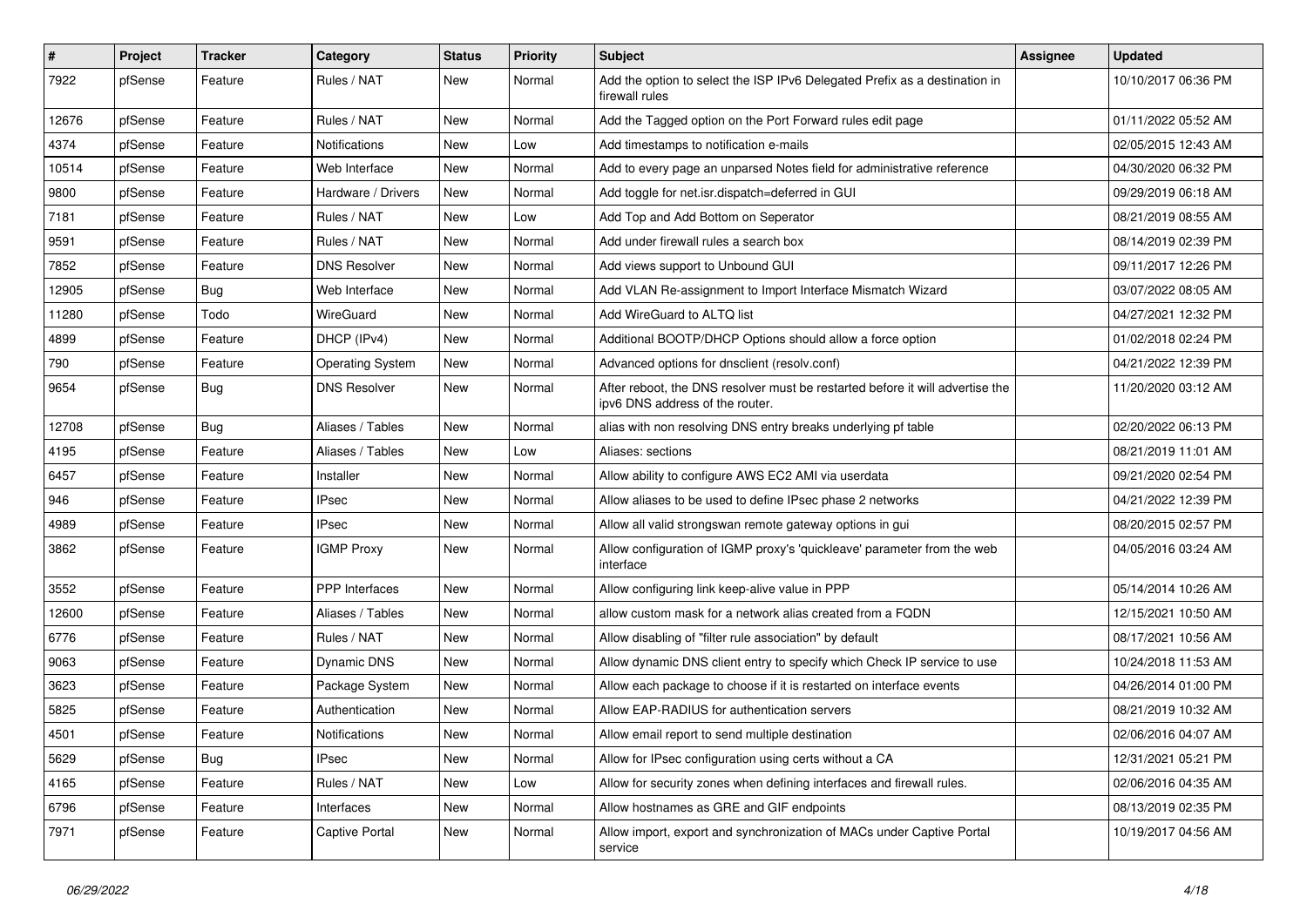| $\vert$ # | Project | <b>Tracker</b> | Category                        | <b>Status</b> | <b>Priority</b> | <b>Subject</b>                                                                                          | Assignee             | <b>Updated</b>      |
|-----------|---------|----------------|---------------------------------|---------------|-----------------|---------------------------------------------------------------------------------------------------------|----------------------|---------------------|
| 2693      | pfSense | Feature        | Console Menu                    | New           | Normal          | Allow mapping mapping non-physical interfaces via console                                               | Mathieu Simon        | 11/27/2012 03:00 PM |
| 1268      | pfSense | Feature        | Certificates                    | <b>New</b>    | Normal          | Allow mass renewing of certs                                                                            |                      | 11/01/2019 03:17 PM |
| 6956      | pfSense | Feature        | Captive Portal                  | New           | Normal          | Allow more control over concurrent logins                                                               |                      | 11/23/2016 12:01 PM |
| 371       | pfSense | Feature        | Rules / NAT                     | <b>New</b>    | Normal          | Allow moving of bogon and RFC 1918 rules                                                                |                      | 02/06/2016 04:53 AM |
| 10890     | pfSense | Feature        | Interfaces                      | New           | Normal          | Allow multiple assigned interfaces to track status of a single switch port                              |                      | 09/14/2020 07:20 AM |
| 11438     | pfSense | Feature        | Hardware / Drivers              | New           | Low             | Allow multiple cryptographic accelerator modules to be loaded at the same<br>time                       |                      | 02/18/2021 12:40 PM |
| 6604      | pfSense | Feature        | <b>NTPD</b>                     | New           | Normal          | Allow NTP server list to be overridden by DHCP/PPP                                                      |                      | 08/13/2019 01:39 PM |
| 7078      | pfSense | Feature        | OpenVPN                         | New           | Low             | Allow reordering of client specific overrides in OpenVPN                                                |                      | 11/21/2019 02:48 PM |
| 8458      | pfSense | Feature        | Dashboard                       | <b>New</b>    | Low             | Allow reordering of interface widget                                                                    |                      | 08/14/2019 10:52 AM |
| 2479      | pfSense | Feature        | Dashboard                       | New           | Normal          | Allow reordering of the traffic graphs on the dashboard                                                 |                      | 06/08/2012 04:13 PM |
| 1935      | pfSense | Feature        | Rules / NAT                     | <b>New</b>    | Normal          | Allow rule with max-src-conn-* options to make conditional use of<br>"overload <virusprot>"</virusprot> |                      | 10/07/2011 09:31 AM |
| 8178      | pfSense | Feature        | Package System                  | <b>New</b>    | Normal          | Allow setting attributes for form elements in package XML                                               |                      | 12/09/2017 07:48 PM |
| 12077     | pfSense | Feature        | Gateways                        | New           | Normal          | Allow stick-connections per gateway group                                                               |                      | 06/24/2021 08:45 AM |
| 10468     | pfSense | Feature        | Web Interface                   | New           | Normal          | Allow to download log files from WebGUI                                                                 |                      | 04/17/2020 06:17 AM |
| 10258     | pfSense | Feature        | Certificates                    | New           | Very Low        | allow to sign CA                                                                                        |                      | 02/20/2020 04:20 AM |
| 12473     | pfSense | Feature        | <b>IPsec</b>                    | New           | Normal          | Allow user adjustment of IPsec Keep Alive periodic checks                                               |                      | 12/22/2021 05:59 AM |
| 10843     | pfSense | Feature        | Authentication                  | New           | Normal          | Allow user manager settings to specify multiple authentication servers                                  |                      | 01/13/2022 07:22 AM |
| 7216      | pfSense | Feature        | Web Interface                   | New           | Normal          | Allow user to choose date display format                                                                | <b>Phillip Davis</b> | 02/02/2018 04:20 PM |
| 8483      | pfSense | Feature        | <b>Traffic Shaper</b><br>(ALTQ) | New           | Normal          | Allow user to choose order of Queues status                                                             |                      | 08/21/2019 09:12 AM |
| 11757     | pfSense | Feature        | <b>XMLRPC</b>                   | New           | Normal          | Allow XMLRPC sync to bypass default auth server in favor of local<br>database                           |                      | 03/30/2021 03:18 PM |
| 12903     | pfSense | Feature        | Notifications                   | New           | Normal          | alternative authentication methods for email notifications?                                             |                      | 03/07/2022 07:52 AM |
| 10765     | pfSense | <b>Bug</b>     | Authentication                  | New           | Normal          | Ampersands in Idap_extended_query are escaped twice                                                     |                      | 09/02/2020 07:55 AM |
| 12632     | pfSense | <b>Bug</b>     | Gateways                        | New           | High            | Assigning a /30 WAN IP address at the console does not save the<br>gateway correctly                    |                      | 06/28/2022 12:01 PM |
| 13289     | pfSense | Bug            | Backup / Restore                | New           | Low             | Attempting to restore a 0 byte "config.xml" prints an error that the file<br>cannot be read             |                      | 06/28/2022 12:01 PM |
| 7757      | pfSense | <b>Bug</b>     | Backup / Restore                | New           | Normal          | Auto Config Backup fails to upload unless Default Gateway is up                                         |                      | 08/16/2019 12:47 PM |
| 12553     | pfSense | Feature        | Backup / Restore                | New           | Normal          | Auto Config Backup: Allow selecting multiple backups for deletion                                       |                      | 02/22/2022 04:27 AM |
| 7602      | pfSense | Feature        | <b>Operating System</b>         | New           | Normal          | Auto-Create bootable USB for recovery                                                                   |                      | 08/13/2019 09:50 AM |
| 7688      | pfSense | Feature        | Backup / Restore                | New           | Low             | AutoConfigBackup - Info Icon - username only                                                            |                      | 10/22/2017 10:46 AM |
| 9775      | pfSense | Feature        | Backup / Restore                | New           | Normal          | AutoConfigBackup - Rolling per day/hour cap on changes, retention policy                                |                      | 09/20/2019 09:19 AM |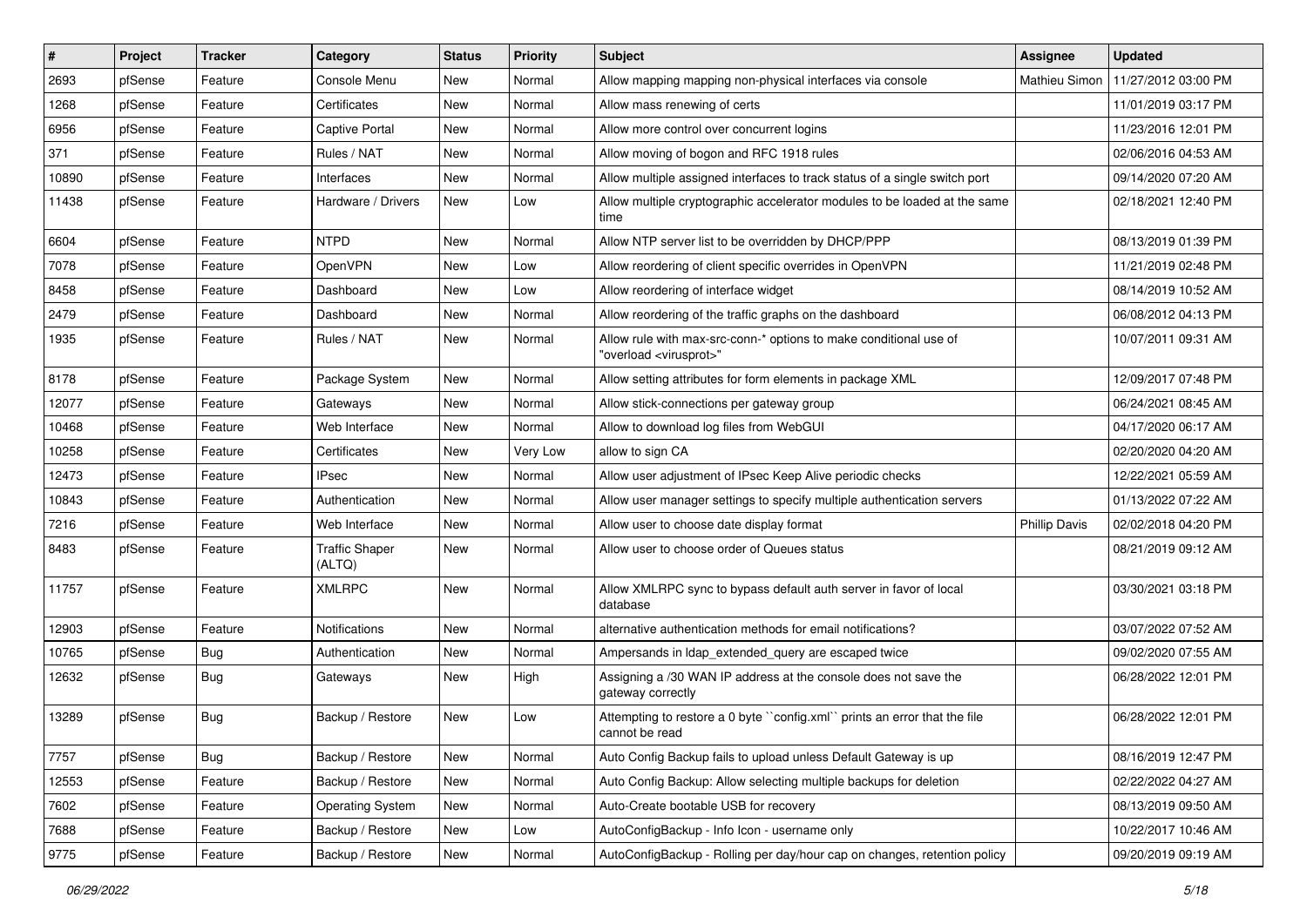| $\vert$ # | Project | <b>Tracker</b> | Category                        | <b>Status</b> | <b>Priority</b> | Subject                                                                                                                 | Assignee          | <b>Updated</b>      |
|-----------|---------|----------------|---------------------------------|---------------|-----------------|-------------------------------------------------------------------------------------------------------------------------|-------------------|---------------------|
| 4681      | pfSense | Feature        | Backup / Restore                | New           | Normal          | AutoConfigBackup make a way to easily download a saved backup                                                           |                   | 08/16/2019 12:46 PM |
| 3053      | pfSense | Feature        | Captive Portal                  | New           | Normal          | Automatically add DHCP static addresses to CP passthru-mac                                                              |                   | 06/21/2013 11:54 AM |
| 2443      | pfSense | Feature        | <b>PPP</b> Interfaces           | New           | Normal          | Automatically start 3G usb interfaces upon plugin                                                                       |                   | 05/20/2012 05:37 PM |
| 11588     | pfSense | Feature        | WireGuard                       | New           | Low             | Automatically suggest next IP address in Wireguard interface subnet when<br>creating a peer                             |                   | 12/22/2021 03:35 AM |
| 5735      | pfSense | Feature        | Aliases / Tables                | <b>New</b>    | Very Low        | Automaticaly add DHCP leases to alias list or make it readable in selected<br>fields                                    |                   | 08/21/2019 11:01 AM |
| 6390      | pfSense | Todo           | Dashboard                       | <b>New</b>    | Low             | Autoscale from Traffic Graph not correct size (big graphs)                                                              |                   | 05/23/2016 01:38 PM |
| 10000     | pfSense | <b>Bug</b>     | Dynamic DNS                     | New           | Normal          | Azure Dynamic DNS A and AAAA Records for Apex Zone                                                                      |                   | 03/31/2020 09:03 AM |
| 13187     | pfSense | Documentation  | Upgrade                         | New           | Normal          | Azure Frequently asked questions                                                                                        |                   | 05/20/2022 06:52 AM |
| 6608      | pfSense | Feature        | Backup / Restore                | New           | Low             | backup and restore dhcp                                                                                                 |                   | 07/13/2016 04:09 PM |
| 11110     | pfSense | <b>Bug</b>     | Backup / Restore                | <b>New</b>    | Normal          | Backup file should be checked before restoring a specific area                                                          |                   | 12/05/2020 02:50 PM |
| 286       | pfSense | Feature        | Backup / Restore                | New           | Normal          | Backup/restore users individually                                                                                       |                   | 01/09/2021 03:48 PM |
| 12504     | pfSense | Bug            | Interfaces                      | <b>New</b>    | Normal          | BCM57412 NetXtreme-E 10Gb RDMA Ethernet controller issue                                                                |                   | 11/05/2021 04:51 AM |
| 13256     | pfSense | Feature        | DHCP (IPv4)                     | New           | Normal          | Better handling of duplicate IPs in static DHCP assignments                                                             |                   | 06/11/2022 04:51 PM |
| 7182      | pfSense | Feature        | Dashboard                       | <b>New</b>    | Normal          | Break up System Widget on the Dashboard                                                                                 |                   | 08/21/2019 08:59 AM |
| 11139     | pfSense | Documentation  | Interfaces                      | <b>New</b>    | Normal          | <b>Bridges and VLANs</b>                                                                                                |                   | 12/07/2020 12:32 PM |
| 13225     | pfSense | Bug            | Interfaces                      | New           | Normal          | Bridges with QinQ interfaces not properly set up at boot                                                                | Viktor Gurov      | 06/28/2022 12:01 PM |
| 8324      | pfSense | Bug            | Hardware / Drivers              | New           | Normal          | bxe cards require promisc for OSPF                                                                                      | Luiz Souza        | 05/25/2020 03:19 PM |
| 11925     | pfSense | <b>Bug</b>     | OpenVPN                         | New           | Normal          | Calling-Station-Id always set to WAN IP                                                                                 |                   | 05/14/2021 09:27 AM |
| 4707      | pfSense | Feature        | Rules / NAT                     | <b>New</b>    | Normal          | Can't override block port 0 rules in filter.inc                                                                         |                   | 08/13/2019 12:53 PM |
| 12542     | pfSense | Bug            | Virtual IP Addresses            | New           | Normal          | Cannot assign a same IPv6 Link-Local address to different interfaces                                                    |                   | 11/25/2021 01:41 AM |
| 8263      | pfSense | <b>Bug</b>     | <b>Traffic Shaper</b><br>(ALTQ) | <b>New</b>    | Normal          | Cannot create a nonlinear `Link Share` service curve because of: "the sum<br>of the child bandwidth higher than parent" |                   | 11/05/2020 07:31 AM |
| 8614      | pfSense | <b>Bug</b>     | DHCP (IPv4)                     | <b>New</b>    | Normal          | Cannot remove Additional BOOTP/DHCP Options                                                                             |                   | 08/21/2019 09:15 AM |
| 12737     | pfSense | Bug            | Certificates                    | New           | Normal          | CApath is not defined by default in curl                                                                                |                   | 06/28/2022 12:01 PM |
| 11189     | pfSense | Feature        | Captive Portal                  | New           | Normal          | Captive Portal - Tarpit option                                                                                          |                   | 12/23/2020 06:44 PM |
| 9970      | pfSense | Feature        | Captive Portal                  | New           | Low             | Captive Portal and SAML2 Integration                                                                                    | Mauro Braggio     | 10/12/2020 07:39 AM |
| 1831      | pfSense | Feature        | Captive Portal                  | New           | Normal          | Captive portal IPv6 support                                                                                             | Reid<br>Linnemann | 06/28/2022 12:01 PM |
| 1675      | pfSense | <b>Bug</b>     | Captive Portal                  | New           | Normal          | Captive portal logout problems with pop-up blockers.                                                                    | Jared Dillard     | 03/28/2016 01:37 PM |
| 2963      | pfSense | Feature        | Captive Portal                  | New           | Normal          | Captive Portal MAC authentication request                                                                               |                   | 08/22/2017 09:09 PM |
| 9627      | pfSense | Feature        | Captive Portal                  | New           | Normal          | Captive Portal only shows authenticated users                                                                           |                   | 08/14/2019 02:48 PM |
| 12357     | pfSense | <b>Bug</b>     | Captive Portal                  | New           | Normal          | Captive Portal popup Logout button loads full login page in popup when<br>clicked                                       |                   | 10/27/2021 12:10 PM |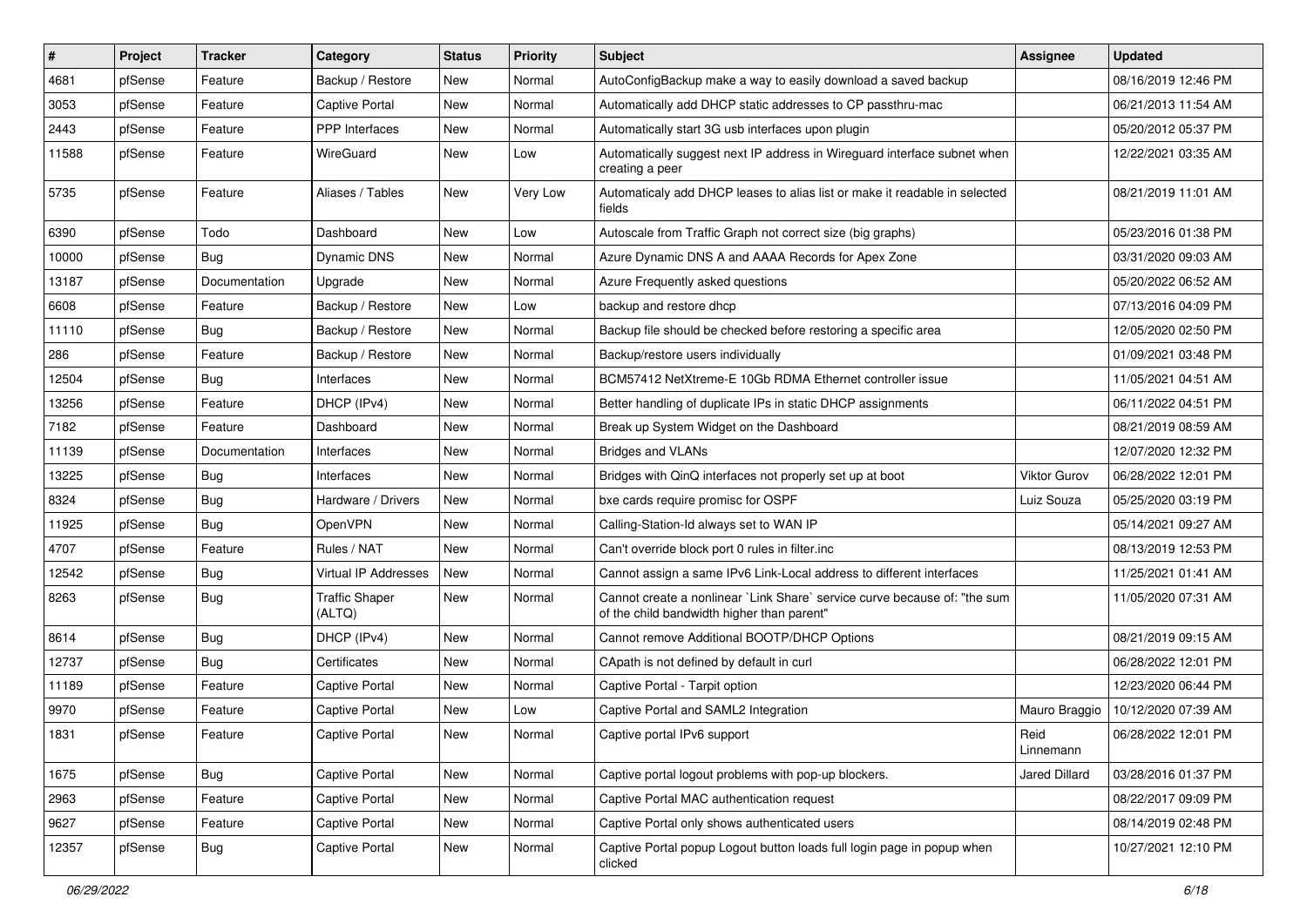| ∦     | Project | <b>Tracker</b> | Category                     | <b>Status</b> | <b>Priority</b> | <b>Subject</b>                                                                                                  | <b>Assignee</b> | <b>Updated</b>      |
|-------|---------|----------------|------------------------------|---------------|-----------------|-----------------------------------------------------------------------------------------------------------------|-----------------|---------------------|
| 4724  | pfSense | Feature        | Captive Portal               | New           | Low             | Captive Portal Status Add Client Hostname                                                                       |                 | 05/22/2015 08:38 AM |
| 2573  | pfSense | Feature        | <b>Captive Portal</b>        | New           | Normal          | Captive Portal support of RADIUS POD (Packet of Disconnect)                                                     |                 | 10/17/2016 03:14 AM |
| 2025  | pfSense | Feature        | <b>Captive Portal</b>        | New           | Normal          | Captive Portal: Easy accessible Logout page instead of Logout pop-up<br>window                                  |                 | 02/06/2016 04:59 AM |
| 2545  | pfSense | Feature        | <b>Captive Portal</b>        | New           | Low             | CaptivePortal: Custom "Re-authenticate every x minutes"                                                         |                 | 07/08/2012 05:21 PM |
| 13222 | pfSense | Bug            | UPnP/NAT-PMP                 | New           | Normal          | CARP IP does not listen for NAT-PMP packets                                                                     |                 | 05/26/2022 02:28 PM |
| 12581 | pfSense | Regression     | DHCP (IPv6)                  | New           | Normal          | CARP IPv6 assigned address does not get advertised to endpoints with<br><b>RADV</b>                             |                 | 12/16/2021 02:34 PM |
| 5567  | pfSense | Feature        | Dashboard                    | New           | Low             | CARP status widget does not update in real time                                                                 |                 | 08/20/2019 03:33 PM |
| 12382 | pfSense | Regression     | OpenVPN                      | New           | Normal          | Certificate Depth checking creates OpenVPN micro-outages every time a<br>user authenticates after 2.5.2 upgrade |                 | 01/17/2022 04:17 AM |
| 11203 | pfSense | Bug            | Certificates                 | New           | Normal          | certificate manager very slow                                                                                   |                 | 12/31/2020 11:57 AM |
| 13305 | pfSense | Feature        | Certificates                 | New           | Normal          | Certificate Revocation page should show expiration date                                                         |                 | 06/27/2022 10:26 AM |
| 10729 | pfSense | Bug            | Package System               | New           | Normal          | Certificate verification failed for pkg.freebsd.org                                                             |                 | 07/05/2020 01:12 AM |
| 13294 | pfSense | Feature        | Gateways                     | New           | Low             | Change gateway name                                                                                             |                 | 06/22/2022 06:07 PM |
| 13110 | pfSense | Bug            | CARP                         | New           | Very Low        | changing CARP VIP address does not update outbound NAT interface IP                                             |                 | 05/03/2022 02:52 PM |
| 11169 | pfSense | Feature        | Interfaces                   | New           | Very Low        | Changing interface index order                                                                                  |                 | 12/17/2020 05:44 AM |
| 12183 | pfSense | Regression     | Interfaces                   | New           | Low             | Changing MAC address for PPP parent interface stopped working                                                   |                 | 04/20/2022 04:16 PM |
| 12539 | pfSense | Bug            | Interfaces                   | New           | Low             | Changing VLAN ID for LAN interface in assignments silently fails.                                               |                 | 11/23/2021 04:12 AM |
| 13014 | pfSense | Bug            | <b>IPsec</b>                 | New           | Normal          | Charon.vici can get in a bad state                                                                              | Mateusz Guzik   | 06/28/2022 12:01 PM |
| 5786  | pfSense | Bug            | Web Interface                | New           | Normal          | Check WebConfigurator port for conflicts                                                                        |                 | 04/21/2022 12:39 PM |
| 10645 | pfSense | Feature        | Package System               | New           | Very Low        | Choosing active repo after restoring config but before starting pkgs<br>auto-installing                         |                 | 09/22/2020 01:04 PM |
| 11625 | pfSense | Feature        | OpenVPN                      | <b>New</b>    | Normal          | Cisco-AVPair aliases support                                                                                    |                 | 03/05/2021 12:35 AM |
| 12922 | pfSense | Bug            | DHCP (IPv4)                  | New           | Normal          | Classless static routes received on DHCP WAN can override chosen<br>default gateway                             |                 | 03/28/2022 10:08 AM |
| 11363 | pfSense | Bug            | Installer                    | New           | Normal          | Clean Install 2.5.0 fails due to hardware incompability                                                         |                 | 02/04/2021 11:06 AM |
| 13250 | pfSense | Todo           | DHCP (IPv4)                  | New           | Very Low        | Clean up DHCP Server option language                                                                            | Jim Pingle      | 06/28/2022 12:01 PM |
| 8694  | pfSense | Feature        | Authentication               | New           | Very Low        | Client CA Auth for PFSense WebGui                                                                               |                 | 08/21/2019 09:25 AM |
| 12942 | pfSense | Bug            | Gateways                     | New           | Normal          | Code to kill states for old gateway when reconnecting an interface is<br>incorrect                              | Jim Pingle      | 06/28/2022 12:01 PM |
| 7988  | pfSense | Feature        | Web Interface                | New           | Normal          | Compact Theme based on Compact-RED with the default theme colors.                                               |                 | 10/23/2017 05:34 AM |
| 6602  | pfSense | Feature        | User Manager /<br>Privileges | New           | Normal          | Config writes denied via "deny config write" permission should notify as<br>such                                |                 | 08/20/2019 03:43 PM |
| 11270 | pfSense | Feature        | VPN (Multiple Types) New     |               | Low             | Consider integrating Nebula mesh VPN                                                                            |                 | 01/20/2021 03:34 PM |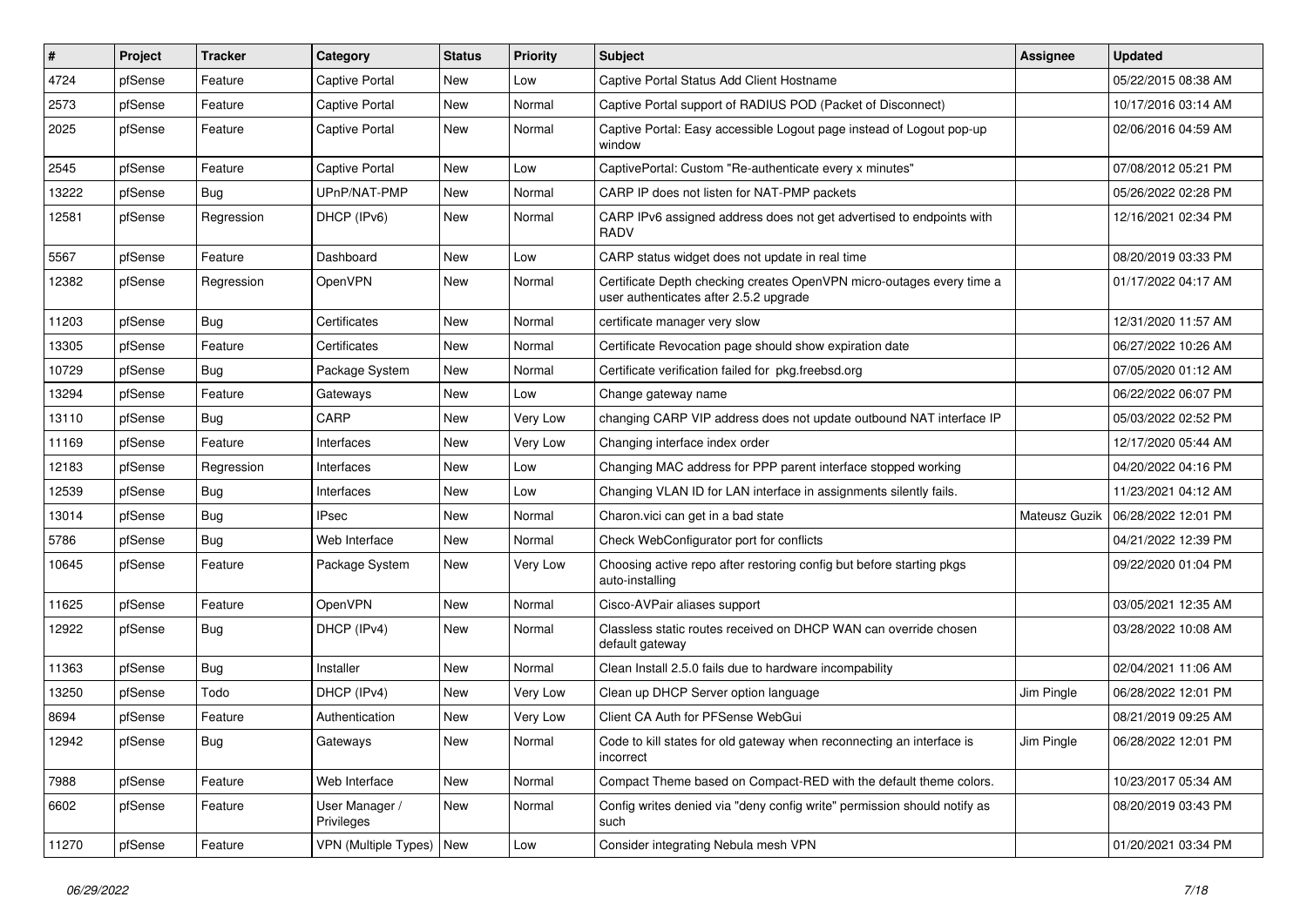| $\sharp$ | Project | <b>Tracker</b> | Category                            | <b>Status</b> | <b>Priority</b> | Subject                                                                                          | Assignee            | <b>Updated</b>      |
|----------|---------|----------------|-------------------------------------|---------------|-----------------|--------------------------------------------------------------------------------------------------|---------------------|---------------------|
| 6960     | pfSense | Feature        | DHCP (IPv4)                         | <b>New</b>    | Normal          | Consider replacing ISC DHCP server with KEA DHCP                                                 |                     | 09/24/2020 01:59 PM |
| 10404    | pfSense | Feature        | <b>NTPD</b>                         | New           | Normal          | Consider using chrony for NTP services                                                           |                     | 11/23/2021 06:59 PM |
| 12850    | pfSense | Bug            | Routing                             | New           | Low             | Console error during boot: "route: route has not been found"                                     |                     | 02/22/2022 08:27 AM |
| 9149     | pfSense | Bug            | Package System                      | <b>New</b>    | Low             | Continued issues with /tmp and /var in RAM on 2.4                                                |                     | 11/24/2018 11:56 AM |
| 10530    | pfSense | <b>Bug</b>     | Upgrade                             | New           | Normal          | Convert config version to be based on product version                                            |                     | 04/21/2022 12:39 PM |
| 11268    | pfSense | <b>Bug</b>     | Web Interface                       | <b>New</b>    | Normal          | Cookie named 'id' prevents Edit form fields being set properly                                   |                     | 09/03/2021 06:16 AM |
| 12467    | pfSense | <b>Bug</b>     | Captive Portal                      | New           | Normal          | CP error on client disconnect after reboot                                                       |                     | 10/17/2021 05:35 AM |
| 6295     | pfSense | Bug            | <b>Traffic Shaper</b><br>(Limiters) | New           | Normal          | Crash upon applying CODELQ to untagged parent interface when also<br>applied to daughter VLAN    | Luiz Souza          | 08/20/2019 02:44 PM |
| 6215     | pfSense | Feature        | Web Interface                       | <b>New</b>    | Normal          | Create consistent UI for admin access security                                                   |                     | 04/20/2016 03:05 PM |
| 9889     | pfSense | Bug            | Certificates                        | New           | Very Low        | CRL check for Intermediate CA CRLs fails                                                         | Jim Pingle          | 11/08/2019 11:03 AM |
| 4472     | pfSense | Feature        | Build / Release                     | <b>New</b>    | Normal          | Cryptographically sign every (sub-)release                                                       |                     | 08/13/2019 12:53 PM |
| 6803     | pfSense | <b>Bug</b>     | Web Interface                       | New           | Normal          | CSRF timeout occurs when it (probably) shouldn't                                                 |                     | 11/03/2016 09:43 PM |
| 7943     | pfSense | Bug            | Web Interface                       | <b>New</b>    | Normal          | CSS Overflow Fix for Drop Down Menus in webConfigurator                                          |                     | 11/21/2020 02:54 PM |
| 11352    | pfSense | Bug            | FreeBSD                             | <b>New</b>    | Low             | CTF types > 2^15 in the pfSense kernel config results in DTrace failing                          | Scott Long          | 03/17/2021 02:52 AM |
| 5619     | pfSense | Feature        | <b>Operating System</b>             | New           | Normal          | Curl with ARES support                                                                           |                     | 08/13/2019 02:56 PM |
| 9677     | pfSense | Bug            | Dashboard                           | <b>New</b>    | Normal          | Dashboard hangs when widget needs data from a remote host which is<br>down                       |                     | 08/13/2019 09:15 AM |
| 8406     | pfSense | Bug            | Dynamic DNS                         | New           | Normal          | DDNS IPV6 Cloudflare Client does not detect PPOE address                                         |                     | 03/31/2018 11:56 AM |
| 3534     | pfSense | Feature        | DHCP (IPv4)                         | <b>New</b>    | Normal          | DDNS using arbitrary zone primary                                                                |                     | 07/08/2014 11:40 AM |
| 11177    | pfSense | <b>Bug</b>     | Dynamic DNS                         | New           | Normal          | DDNSv6 not using Check IP Services                                                               |                     | 12/21/2020 05:02 AM |
| 13159    | pfSense | Todo           | Web Interface                       | New           | Very Low        | Decrease distance between img-buttons in webGUI to eliminate mistake<br>entry                    |                     | 05/14/2022 06:52 AM |
| 10144    | pfSense | Feature        | Web Interface                       | <b>New</b>    | Low             | Default Sort Order, DHCP Leases                                                                  |                     | 12/31/2019 06:47 PM |
| 12509    | pfSense | Bug            | OpenVPN                             | New           | Normal          | Deffered authentication does not work with auth-gen-token external-auth<br>or pusk "auth-token"  |                     | 11/08/2021 04:01 AM |
| 12451    | pfSense | Bug            | <b>Virtual IP Addresses</b>         | New           | Normal          | deleteVIP() does not check RFC2136 Update Source                                                 |                     | 10/13/2021 10:06 AM |
| 13263    | pfSense | <b>Bug</b>     | DHCP (IPv4)                         | New           | Low             | Deleting a static DHCP entry when the related IP is not in the arp table<br>spams the log        |                     | 06/10/2022 11:18 AM |
| 13102    | pfSense | Bug            | IPsec                               | New           | Normal          | Deleting an IPSec tunnel doesn't destroy the SA (SADs/SPDs), causes<br>crash in status_ipsec.php | <b>Viktor Gurov</b> | 06/28/2022 12:01 PM |
| 10822    | pfSense | <b>Bug</b>     | DHCP (IPv6)                         | New           | Normal          | Deprecated IPv6 prefix won't be announced as deprecated to clients                               |                     | 08/10/2020 09:23 AM |
| 13273    | pfSense | <b>Bug</b>     | DHCP (IPv4)                         | New           | Normal          | dhclient can use conflicting recorded leases                                                     |                     | 06/14/2022 11:07 AM |
| 13217    | pfSense | <b>Bug</b>     | DHCP (IPv4)                         | New           | Normal          | dhclient using default pid file location which does not exist                                    | Viktor Gurov        | 05/26/2022 08:09 AM |
| 6845     | pfSense | Feature        | Interfaces                          | New           | Normal          | DHCP / DHCPv6 WAN client status page                                                             |                     | 08/19/2019 12:37 PM |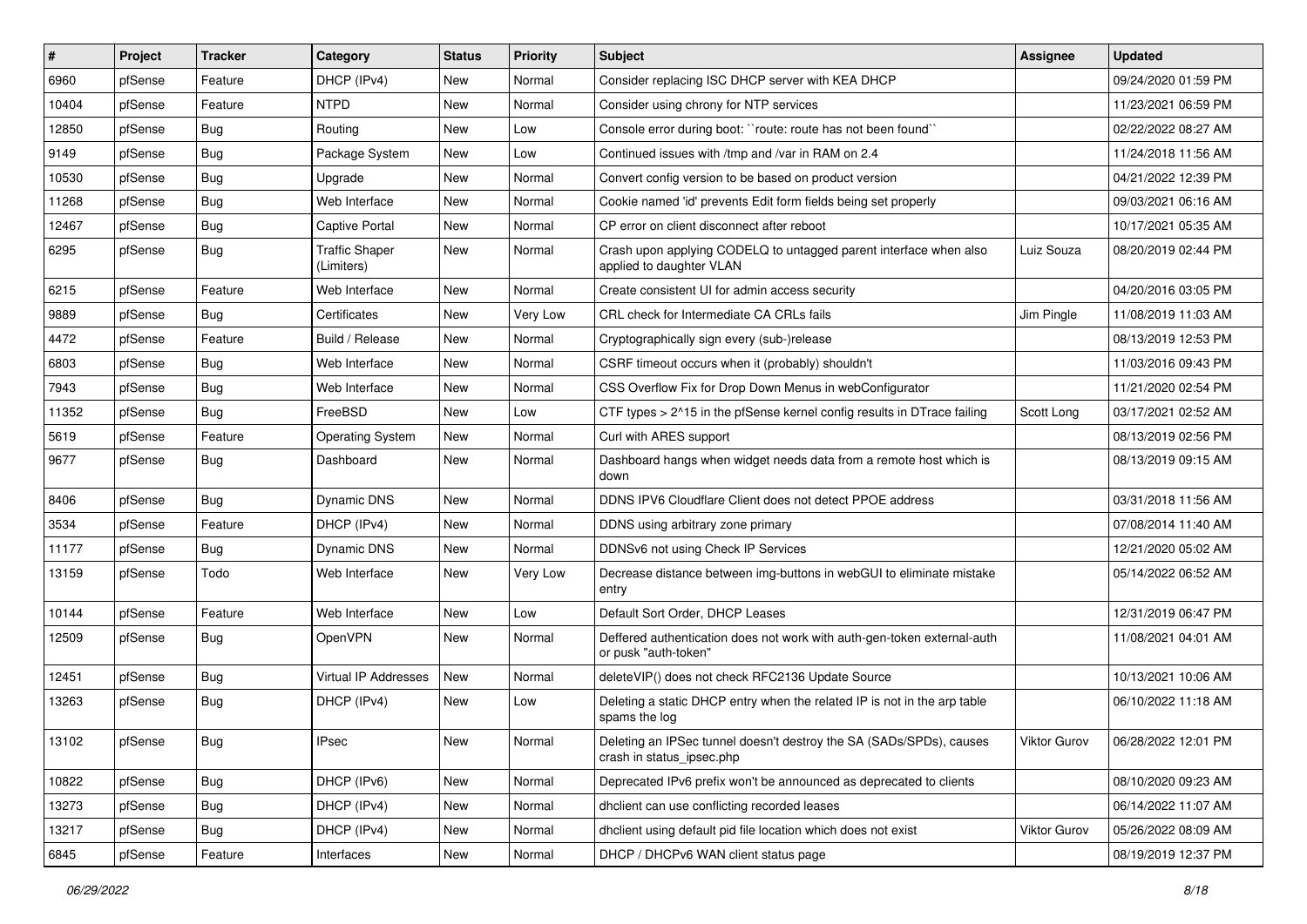| $\sharp$ | Project | <b>Tracker</b> | Category                            | <b>Status</b> | <b>Priority</b> | Subject                                                                                   | Assignee          | <b>Updated</b>      |
|----------|---------|----------------|-------------------------------------|---------------|-----------------|-------------------------------------------------------------------------------------------|-------------------|---------------------|
| 8526     | pfSense | Bug            | Interfaces                          | <b>New</b>    | Normal          | DHCP client ignores server replies when 802.1g tagging is used                            |                   | 08/14/2019 10:52 AM |
| 13279    | pfSense | <b>Bug</b>     | Interfaces                          | New           | Normal          | DHCP config override affects Gateway installation.                                        |                   | 06/17/2022 07:25 AM |
| 10345    | pfSense | Feature        | DHCP (IPv4)                         | New           | Normal          | DHCP lease distinction between online and offline                                         |                   | 03/16/2020 07:56 AM |
| 10250    | pfSense | Feature        | DHCP (IPv4)                         | <b>New</b>    | Very Low        | DHCP lease view by interface                                                              |                   | 02/11/2020 07:47 AM |
| 10280    | pfSense | Feature        | Dashboard                           | New           | Low             | <b>DHCP Leases widget</b>                                                                 |                   | 11/07/2020 09:18 PM |
| 12067    | pfSense | Bug            | DHCP (IPv4)                         | New           | Very Low        | <b>DHCP Monitoring Statistics Error</b>                                                   |                   | 06/21/2021 08:39 AM |
| 7329     | pfSense | Bug            | <b>DNS Forwarder</b>                | New           | Low             | <b>DHCP Not Updating DNS</b>                                                              |                   | 01/21/2022 09:16 PM |
| 8879     | pfSense | Feature        | DHCP (IPv4)                         | New           | Very Low        | DHCP options ADD force options                                                            |                   | 09/07/2018 09:14 AM |
| 4680     | pfSense | Bug            | <b>DHCP Relay</b>                   | New           | Normal          | DHCP relay does not work with DHCP server on other end of OpenVPN<br>tunnel               |                   | 05/05/2015 06:55 PM |
| 12508    | pfSense | Bug            | <b>DHCP Relay</b>                   | New           | Normal          | DHCP Relay over VPN                                                                       |                   | 11/06/2021 11:25 AM |
| 11149    | pfSense | Bug            | <b>DHCP Relay</b>                   | <b>New</b>    | Normal          | DHCP relay won't start with DHCP server behind gateway                                    |                   | 03/22/2021 05:13 AM |
| 11004    | pfSense | Feature        | DHCP (IPv4)                         | New           | Low             | DHCP reservations with no IP address show entries in DHCP leases                          |                   | 10/26/2020 07:22 AM |
| 3404     | pfSense | Bug            | DHCP (IPv4)                         | New           | Normal          | DHCP Server Fails to Start on Interfaces that are Slow to Come Online<br>During Boot      |                   | 02/11/2014 05:09 PM |
| 8173     | pfSense | Feature        | Interfaces                          | <b>New</b>    | Normal          | dhcp6c - RAW Options                                                                      |                   | 05/29/2022 05:34 PM |
| 6691     | pfSense | Bug            | DHCP (IPv6)                         | New           | Normal          | dhcp6c quits after only two tries if no response was received                             |                   | 12/07/2020 04:25 PM |
| 13237    | pfSense | Bug            | DHCP (IPv6)                         | <b>New</b>    | Normal          | dhcp6c script cannot be executed safely                                                   |                   | 06/01/2022 11:20 AM |
| 2983     | pfSense | Feature        | DHCP (IPv4)                         | New           | Normal          | DHCPD: Add vendor-class-identifier and MAC-OIDs                                           |                   | 05/29/2020 09:24 PM |
| 6051     | pfSense | <b>Bug</b>     | DHCP (IPv6)                         | New           | Normal          | DHCPv6 Client Failure for additional WAN Address causes<br>2-seconds-service-restart-loop |                   | 12/03/2020 01:08 AM |
| 10715    | pfSense | Bug            | <b>DHCP Relay</b>                   | <b>New</b>    | Normal          | DHCPv6 relay always uses the "first" IPv6 address of an interface                         |                   | 06/29/2020 05:01 AM |
| 5950     | pfSense | Feature        | DHCP (IPv6)                         | New           | Normal          | DHCPv6 Server support for PD of PD-obtained networks                                      |                   | 03/04/2016 03:04 AM |
| 12602    | pfSense | Feature        | Dynamic DNS                         | <b>New</b>    | Normal          | DHCPv6 should allow DDNS Client updates for hosts                                         |                   | 12/15/2021 11:00 AM |
| 8435     | pfSense | Bug            | Interfaces                          | New           | Normal          | DHCPv6 unusable in certain circumstances (US AT&T Fiber, etc.)                            |                   | 08/14/2019 10:52 AM |
| 1883     | pfSense | Feature        | <b>Traffic Shaper</b><br>(Limiters) | New           | Normal          | Diag > Limiter Info presentation enhancement                                              |                   | 08/20/2019 03:46 PM |
| 9343     | pfSense | Bug            | DHCP (IPv4)                         | <b>New</b>    | Normal          | diag_arp.php times out with large DHCPD leases table                                      |                   | 08/14/2019 01:19 PM |
| 7590     | pfSense | <b>Bug</b>     | <b>Diagnostics</b>                  | New           | Normal          | diag_edit do not save when nothing to sae (in directory browse view)                      |                   | 05/20/2017 05:04 PM |
| 7589     | pfSense | <b>Bug</b>     | Diagnostics                         | New           | Normal          | diag edit.php old print info box                                                          |                   | 05/20/2017 05:02 PM |
| 7476     | pfSense | <b>Bug</b>     | Logging                             | New           | Normal          | Dirty buffer used to build log messages?                                                  |                   | 04/17/2017 09:51 PM |
| 12782    | pfSense | Todo           | Build / Release                     | New           | Normal          | Disable compatibility flag                                                                | <b>Brad Davis</b> | 06/28/2022 12:01 PM |
| 10464    | pfSense | Todo           | Upgrade                             | New           | Low             | Disallow package updates when a system update is available                                |                   | 04/21/2022 12:39 PM |
| 7314     | pfSense | <b>Bug</b>     | RRD Graphs                          | New           | Low             | Discrepancy in ntp monitoring view                                                        |                   | 02/24/2017 08:37 PM |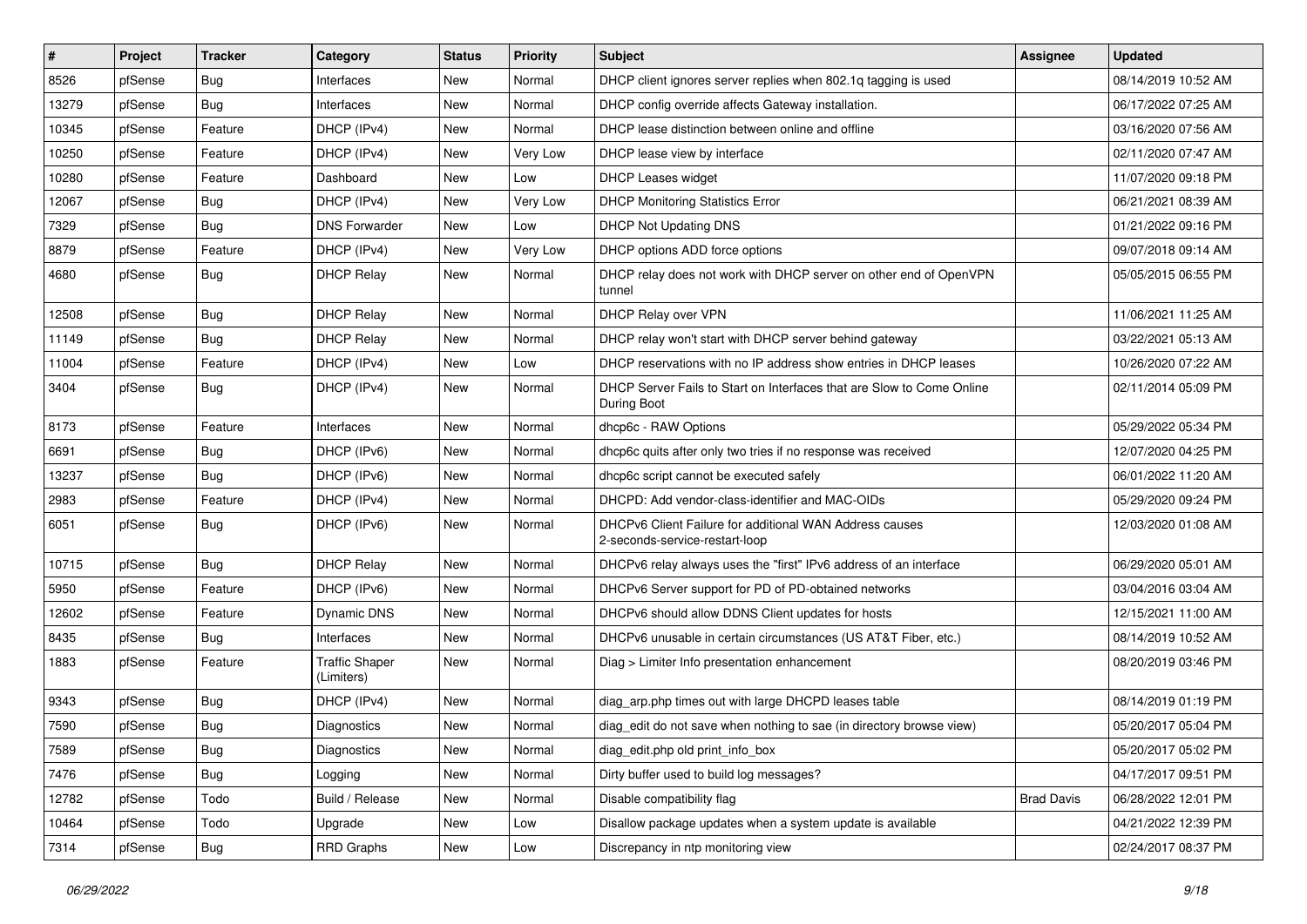| $\vert$ # | Project | <b>Tracker</b> | Category                        | <b>Status</b> | Priority | Subject                                                                                           | <b>Assignee</b> | <b>Updated</b>      |
|-----------|---------|----------------|---------------------------------|---------------|----------|---------------------------------------------------------------------------------------------------|-----------------|---------------------|
| 2367      | pfSense | <b>Bug</b>     | Rules / NAT                     | New           | Normal   | display negate rules in firewall rules php and evaluate when added                                |                 | 05/07/2012 06:11 PM |
| 7441      | pfSense | Feature        | DHCP (IPv4)                     | New           | Low      | Display start/end times for Static Mapping leases on DHCP<br>Leases/DHCPv6 Leases                 |                 | 08/21/2019 10:48 AM |
| 13254     | pfSense | <b>Bug</b>     | <b>DNS Resolver</b>             | New           | Normal   | DNS resolver does not update "unbound.conf" file during link down<br>events                       |                 | 06/28/2022 12:01 PM |
| 1819      | pfSense | Bug            | <b>DNS Resolver</b>             | New           | Normal   | DNS Resolver Not Registering DHCP Server Specified Domain Name                                    | Luiz Souza      | 04/28/2022 01:53 PM |
| 6103      | pfSense | Feature        | <b>DNS Resolver</b>             | New           | Normal   | DNS Resolver Outgoing Interfaces should be able to use Gateway Groups                             |                 | 10/21/2019 08:02 AM |
| 11147     | pfSense | <b>Bug</b>     | <b>Dynamic DNS</b>              | <b>New</b>    | Normal   | Domeneshop DynDNS IPv4 and IPv6                                                                   |                 | 12/09/2020 11:47 PM |
| 8192      | pfSense | <b>Bug</b>     | Gateway Monitoring              | New           | Low      | dpinger - Change in ISP link-local IPv6 address drops connectivity                                | Luiz Souza      | 11/05/2020 07:31 AM |
| 13267     | pfSense | <b>Bug</b>     | OpenVPN                         | New           | Normal   | dpinger continues to run on OpenVPN gateway after OpenVPN service is<br>stopped.                  |                 | 06/12/2022 02:49 PM |
| 8432      | pfSense | <b>Bug</b>     | Dynamic DNS                     | New           | Normal   | Dynamic DNS Client gives an error that it can't find IPv6 address when<br>WAN interface is a LAGG |                 | 09/17/2020 05:23 AM |
| 11084     | pfSense | Feature        | Dynamic DNS                     | New           | Normal   | Dynamic DNS include option to specify virtual IP addresses                                        |                 | 11/19/2020 01:26 PM |
| 7418      | pfSense | Feature        | Dynamic DNS                     | New           | Normal   | Dynamic dns should be sorted interface name                                                       |                 | 08/21/2019 08:58 AM |
| 7551      | pfSense | <b>Bug</b>     | Rules / NAT                     | New           | Normal   | Dynamic IPsec endpoints not added to rule set after WAN down/up                                   |                 | 05/16/2017 02:26 PM |
| 986       | pfSense | Feature        | Web Interface                   | New           | Normal   | Dynamic states view                                                                               |                 | 02/06/2016 04:58 AM |
| 12863     | pfSense | Feature        | Authentication                  | New           | Very Low | dynamically tune sha512crypt rounds                                                               | Jim Pingle      | 03/19/2022 12:53 PM |
| 7292      | pfSense | Feature        | <b>Dynamic DNS</b>              | New           | Normal   | DynamicDNS configuration does not sync to HA secondary                                            |                 | 02/21/2017 04:56 PM |
| 9664      | pfSense | <b>Bug</b>     | Dynamic DNS                     | New           | Normal   | DynDNS and Dual-wan problem with CloudFlare (works with No-Ip)                                    |                 | 08/03/2019 10:00 AM |
| 9805      | pfSense | <b>Bug</b>     | Dynamic DNS                     | <b>New</b>    | Normal   | dynDNS cloudflare multiple entries                                                                |                 | 10/02/2019 04:51 PM |
| 8474      | pfSense | Feature        | High Availability               | New           | Low      | Easier Conversion to HA Pair from Existing Non-HA Firewall                                        |                 | 04/19/2018 11:52 PM |
| 7085      | pfSense | Feature        | Rules / NAT                     | New           | Normal   | Edit Firewall Rules Seperator                                                                     |                 | 09/10/2017 09:15 AM |
| 3465      | pfSense | <b>Bug</b>     | <b>Traffic Shaper</b><br>(ALTQ) | New           | Normal   | Editing Traffic Shaper queues causes status_queues.php error                                      |                 | 02/19/2014 01:53 AM |
| 10467     | pfSense | Feature        | <b>Notifications</b>            | <b>New</b>    | Very Low | Email alert functionality for system health                                                       |                 | 05/21/2020 06:02 AM |
| 13224     | pfSense | <b>Bug</b>     | Notifications                   | New           | Normal   | Email notification flood when UPS (NUT) and WAN send notifications                                |                 | 05/27/2022 01:58 AM |
| 4128      | pfSense | Feature        | Notifications                   | New           | Normal   | Email notification webgui configuration                                                           |                 | 11/18/2021 12:48 PM |
| 10718     | pfSense | Feature        | Notifications                   | <b>New</b>    | Normal   | Email notifications - add new field to enter a from: name                                         |                 | 07/01/2020 09:08 AM |
| 8570      | pfSense | Bug            | <b>XML Parser</b>               | New           | Normal   | Empty (dn)shaper config gets populated with newline                                               |                 | 08/20/2019 02:45 PM |
| 6647      | pfSense | Todo           | Web Interface                   | New           | Very Low | <b>Enable Additional Security Headers</b>                                                         |                 | 05/14/2021 01:09 AM |
| 3793      | pfSense | Feature        | Rules / NAT                     | New           | Normal   | Enable external authentication support for rules                                                  |                 | 08/05/2014 01:09 PM |
| 13227     | pfSense | Feature        | <b>IPsec</b>                    | New           | High     | Enable IPSec Virtual IP Pool assignment by Radius for Mobile Users -<br>SIMPLE FIX                |                 | 05/27/2022 10:15 AM |
| 9544      | pfSense | Feature        | Routing                         | New           | Normal   | Enable RADIX_MPATH                                                                                |                 | 04/21/2022 12:39 PM |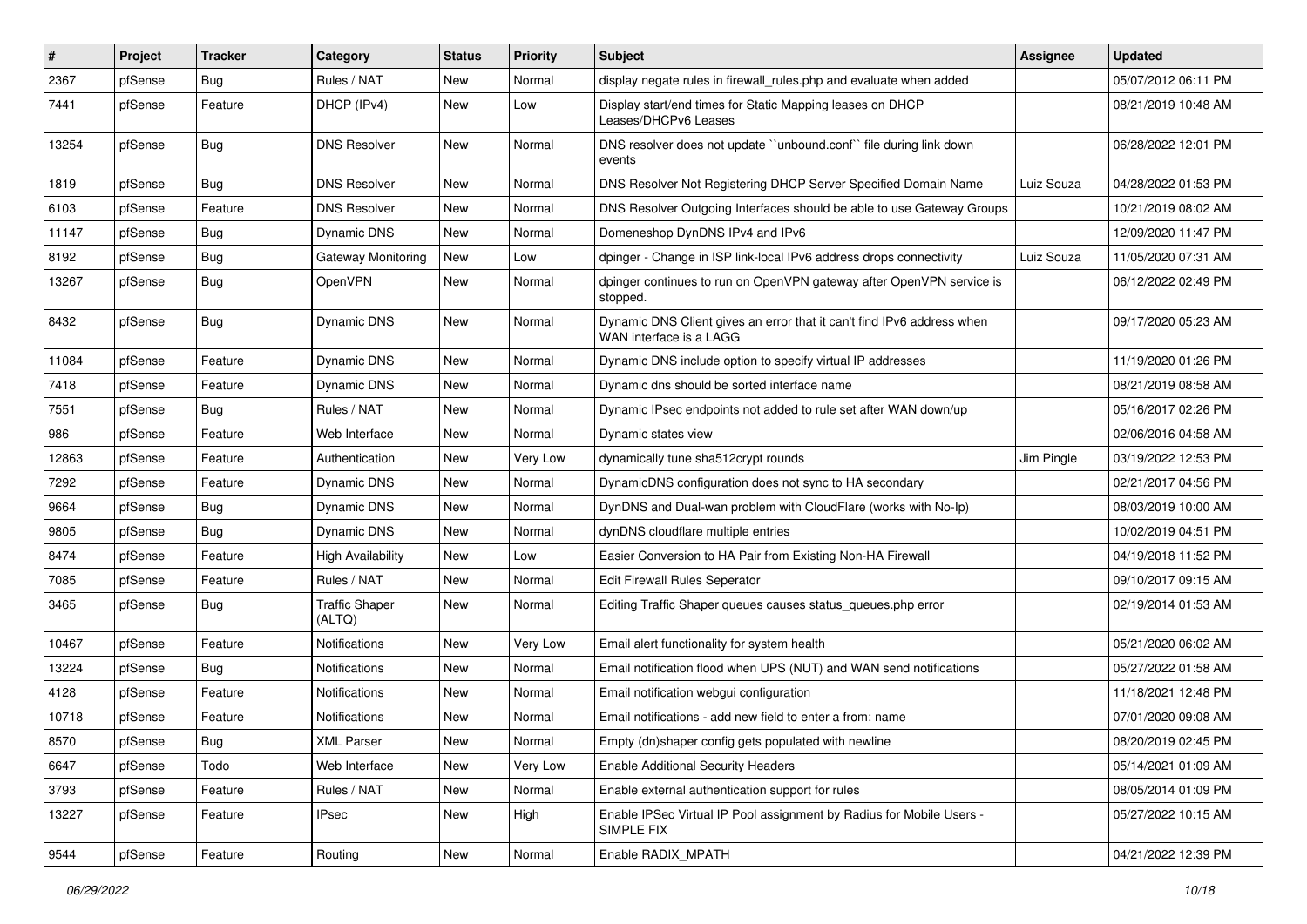| $\vert$ # | Project | <b>Tracker</b> | Category                 | <b>Status</b> | Priority | <b>Subject</b>                                                                                                                      | Assignee   | <b>Updated</b>      |
|-----------|---------|----------------|--------------------------|---------------|----------|-------------------------------------------------------------------------------------------------------------------------------------|------------|---------------------|
| 13219     | pfSense | Feature        | <b>Captive Portal</b>    | New           | Very Low | Enable/Disable single voucher roll                                                                                                  |            | 05/26/2022 08:14 AM |
| 8050      | pfSense | Bug            | Interfaces               | <b>New</b>    | High     | Enabling bridge while interfaces have link freezes console                                                                          |            | 11/03/2017 04:38 PM |
| 13288     | pfSense | Bug            | Configuration<br>Backend | New           | Normal   | Encode FreeRADIUS Custom Options                                                                                                    |            | 06/20/2022 10:36 AM |
| 13287     | pfSense | Feature        | Configuration<br>Backend | New           | Normal   | Encode OpenVPN Custom Options                                                                                                       |            | 06/20/2022 10:33 AM |
| 7977      | pfSense | Bug            | Translations             | New           | Normal   | English text shown in stead of translated text (Routing - Gateway groups -<br>edit)                                                 |            | 08/21/2019 11:28 AM |
| 13242     | pfSense | Feature        | Gateway Monitoring       | New           | Normal   | Enhancements to static route creation/deletion for dpinger monitor IPs                                                              |            | 06/03/2022 11:20 AM |
| 13280     | pfSense | Bug            | Unknown                  | <b>New</b>    | Normal   | Entries duplicated in /boot/loader.conf                                                                                             |            | 06/19/2022 11:11 AM |
| 13068     | pfSense | <b>Bug</b>     | Aliases / Tables         | New           | Normal   | Error loading rules when URL Table IPs content is empty                                                                             |            | 04/17/2022 09:07 PM |
| 8004      | pfSense | <b>Bug</b>     | <b>NAT Reflection</b>    | <b>New</b>    | Normal   | Error notice for a deleted NAT that had a RULE or an existing NAT which<br>is claimed to have no NAT port                           |            | 10/24/2017 06:39 PM |
| 9690      | pfSense | Bug            | Interfaces               | <b>New</b>    | Normal   | Ethernet flow control should be disabled by default                                                                                 |            | 08/19/2019 06:45 PM |
| 9241      | pfSense | Bug            | Interfaces               | New           | Normal   | Ethernet link cycles up/down if "auto-negotiate" is explicitly selected in<br>interface configuration                               |            | 12/31/2018 08:36 PM |
| 12848     | pfSense | Feature        | Dynamic DNS              | New           | Normal   | Evaluation of the DynDNS "Result Match" string                                                                                      |            | 02/22/2022 02:01 AM |
| 11440     | pfSense | Feature        | Web Interface            | New           | Low      | Expand collapsed sections by clicking anywhere on header                                                                            |            | 10/28/2021 01:35 PM |
| 8316      | pfSense | Feature        | Rules / NAT              | New           | Low      | expiration date when creating new rules                                                                                             |            | 08/21/2019 09:11 AM |
| 2774      | pfSense | Feature        | DHCP (IPv4)              | <b>New</b>    | Normal   | Extend DHCP Pools code to allow using different subnets                                                                             |            | 08/19/2019 10:27 AM |
| 12519     | pfSense | <b>Bug</b>     | Authentication           | New           | Normal   | Fail authentication using special character in password via the LDAP<br>connector                                                   |            | 11/12/2021 07:39 AM |
| 7956      | pfSense | Feature        | Web Interface            | New           | Normal   | Favicon able to match GUI colour setting?                                                                                           |            | 10/17/2017 06:36 AM |
| 11921     | pfSense | Feature        | <b>DNS Resolver</b>      | New           | Very Low | Feature Request: Compile unbound with EDNS Client Subnet (ECS)<br>module (--enable-subnet)                                          |            | 05/14/2021 07:29 AM |
| 13067     | pfSense | Bug            | <b>FilterDNS</b>         | <b>New</b>    | Normal   | filterdns resolve interval is twice the intended value                                                                              |            | 04/17/2022 07:45 PM |
| 12056     | pfSense | Bug            | Logging                  | New           | Normal   | Filterlog says "Unknown Option %u"                                                                                                  |            | 06/18/2021 05:51 AM |
| 10493     | pfSense | Bug            | <b>IPsec</b>             | New           | Normal   | filter_get_vpns_list() issues                                                                                                       |            | 05/06/2020 01:07 AM |
| 10290     | pfSense | Feature        | Aliases / Tables         | New           | Very Low | Firewall Aliases Add button on top of list                                                                                          |            | 07/10/2021 01:03 PM |
| 12857     | pfSense | <b>Bug</b>     | Gateways                 | <b>New</b>    | Normal   | Firewall gateway goes away when making changes to Bridge0 device                                                                    |            | 02/27/2022 11:20 AM |
| 10701     | pfSense | <b>Bug</b>     | Web Interface            | New           | Very Low | Firewall Log too wide with Rule Description Column                                                                                  |            | 06/25/2020 07:36 AM |
| 11566     | pfSense | <b>Bug</b>     | Web Interface            | New           | Low      | Firewall Maximum Table Entries "default size" is whatever is entered                                                                |            | 02/27/2021 10:01 AM |
| 13144     | pfSense | <b>Bug</b>     | Rules / NAT              | New           | Very Low | Firewall rule entries can get out of sync when entries are deleted while<br>other administrators are editing entries simultaneously |            | 05/10/2022 07:26 AM |
| 4479      | pfSense | <b>Bug</b>     | <b>Operating System</b>  | New           | Normal   | Firewall rules won't match GRE interface after applying IPSEC transport<br>encryption on GRE tunnel                                 | Luiz Souza | 08/20/2021 08:46 AM |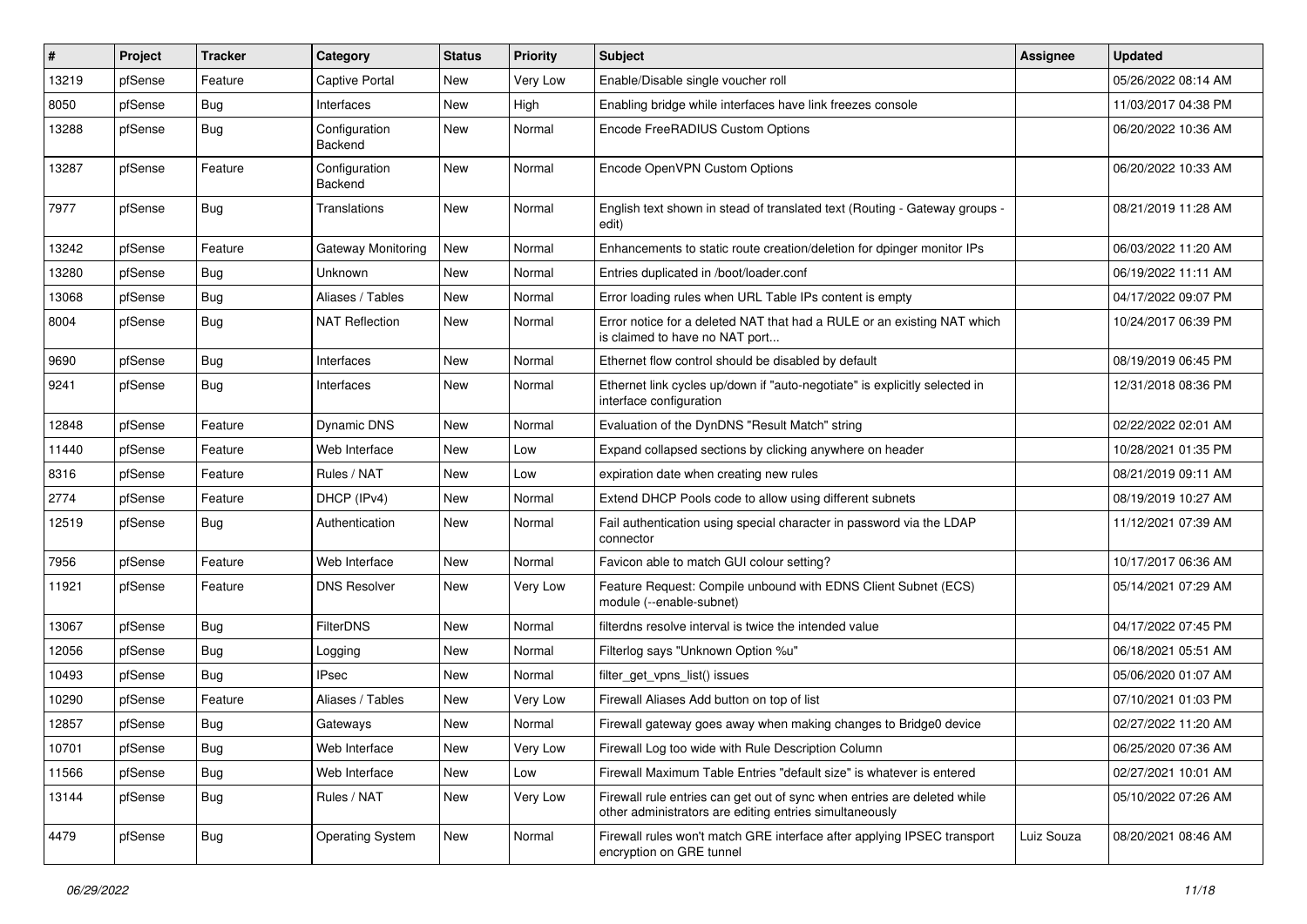| #     | Project | <b>Tracker</b> | Category                        | <b>Status</b> | <b>Priority</b> | <b>Subject</b>                                                                                                                     | Assignee | <b>Updated</b>      |
|-------|---------|----------------|---------------------------------|---------------|-----------------|------------------------------------------------------------------------------------------------------------------------------------|----------|---------------------|
| 7373  | pfSense | Bug            | Rules / NAT                     | <b>New</b>    | Normal          | Firewall schedules GUI needs to be redone from scratch                                                                             |          | 08/21/2019 08:56 AM |
| 13051 | pfSense | Bug            | <b>Traffic Shaper</b><br>(ALTQ) | <b>New</b>    | Normal          | Firewall traffic shaper by interface selection unknow                                                                              |          | 04/12/2022 07:03 AM |
| 8270  | pfSense | Todo           | Web Interface                   | New           | Very Low        | Fix grammatically erroneous repetition                                                                                             |          | 01/11/2018 08:19 AM |
| 11232 | pfSense | Bug            | <b>Operating System</b>         | New           | Normal          | Fix pfSense fsync                                                                                                                  |          | 01/08/2021 08:53 AM |
| 13161 | pfSense | Feature        | Web Interface                   | New           | Very Low        | FLASH PORT'S LED button, to help quickly find port that need to be<br>connected to patch&cable                                     |          | 05/14/2022 06:35 AM |
| 13046 | pfSense | Bug            | Rules / NAT                     | <b>New</b>    | Normal          | Floating rule applied to IPv6 interface with a SLAAC DHCPv6 gateway<br>reports error on boot                                       |          | 04/11/2022 09:50 AM |
| 6627  | pfSense | Bug            | Rules / NAT                     | New           | Normal          | floating tab match rules ignore quick action so should be removed                                                                  |          | 07/18/2016 02:15 PM |
| 7934  | pfSense | Feature        | Dashboard                       | New           | Very Low        | format support phone# for international use                                                                                        |          | 10/12/2017 04:38 PM |
| 8743  | pfSense | Todo           | Gateways                        | <b>New</b>    | Low             | Gateway Groups page should list gateways in tier order                                                                             |          | 08/14/2019 12:16 PM |
| 7671  | pfSense | Feature        | Gateway Monitoring              | New           | Normal          | Gateway Monitoring Via Custom Script or Telnet.                                                                                    |          | 09/18/2020 02:59 PM |
| 3312  | pfSense | <b>Bug</b>     | <b>IPsec</b>                    | <b>New</b>    | Normal          | Gateway on IPsec rules is not functional in pf                                                                                     |          | 01/28/2020 10:09 PM |
| 8343  | pfSense | <b>Bug</b>     | Gateways                        | New           | Normal          | Gateway Routes (Default Routes) not removed in Kernel when removed<br>from GUI                                                     |          | 05/14/2020 01:22 AM |
| 7289  | pfSense | Bug            | Certificates                    | New           | Low             | Generating 4096bit Certificate                                                                                                     |          | 08/14/2019 09:56 AM |
| 7821  | pfSense | <b>Bug</b>     | DHCP (IPv6)                     | New           | Normal          | GIF does not support broadcast                                                                                                     |          | 08/29/2017 10:50 AM |
| 11872 | pfSense | Bug            | Interfaces                      | <b>New</b>    | Normal          | gif interfaces reporting incorrect traffic counters                                                                                |          | 12/30/2021 04:00 AM |
| 9942  | pfSense | Feature        | <b>Operating System</b>         | New           | Normal          | Give pfSense the possibility to change the keyboard Layout for console<br>users                                                    |          | 01/22/2021 02:33 AM |
| 12625 | pfSense | Feature        | Logging                         | New           | Normal          | Granular logging options for default firewall rules.                                                                               |          | 12/21/2021 06:39 PM |
| 521   | pfSense | Feature        | User Manager /<br>Privileges    | New           | Normal          | Group manager Assigned Permissions                                                                                                 |          | 04/18/2010 02:59 PM |
| 6738  | pfSense | Feature        | Web Interface                   | <b>New</b>    | Normal          | GUI Action Buttons replicated to the top of the List                                                                               |          | 07/10/2021 01:04 PM |
| 12483 | pfSense | <b>Bug</b>     | Configuration<br><b>Backend</b> | New           | Normal          | GUI creates inconsistent config.xml                                                                                                |          | 10/23/2021 06:48 AM |
| 2323  | pfSense | Feature        | DHCP (IPv4)                     | <b>New</b>    | Low             | GUI doesn't allow to configure DHCP server to serve IP addresses<br>belonging to subnets wich are not associated with an interface |          | 08/19/2019 10:27 AM |
| 11666 | pfSense | <b>Bug</b>     | Logging                         | New           | Normal          | GUI Firewall log search not parsing filter.log beyond hard coded limit                                                             |          | 03/12/2021 11:38 AM |
| 7957  | pfSense | Feature        | Web Interface                   | New           | Normal          | GUI theme - separate "colour" from "compact/normal" in theme dropdown                                                              |          | 10/17/2017 06:58 AM |
| 12249 | pfSense | Bug            | Backup / Restore                | New           | Normal          | HAProxy causing failed ACB backups                                                                                                 |          | 11/15/2021 11:58 PM |
| 2308  | pfSense | <b>Bug</b>     | <b>Traffic Shaper</b><br>(ALTQ) | <b>New</b>    | Normal          | HFSC WebUI doesn't check for "Bandwidth" setting                                                                                   |          | 12/04/2012 07:12 PM |
| 7738  | pfSense | Feature        | <b>IPsec</b>                    | <b>New</b>    | Normal          | Highlight which IPSec (or other VPN) crypto modes are<br>hardware-accelerated in the UI                                            |          | 08/13/2019 03:46 PM |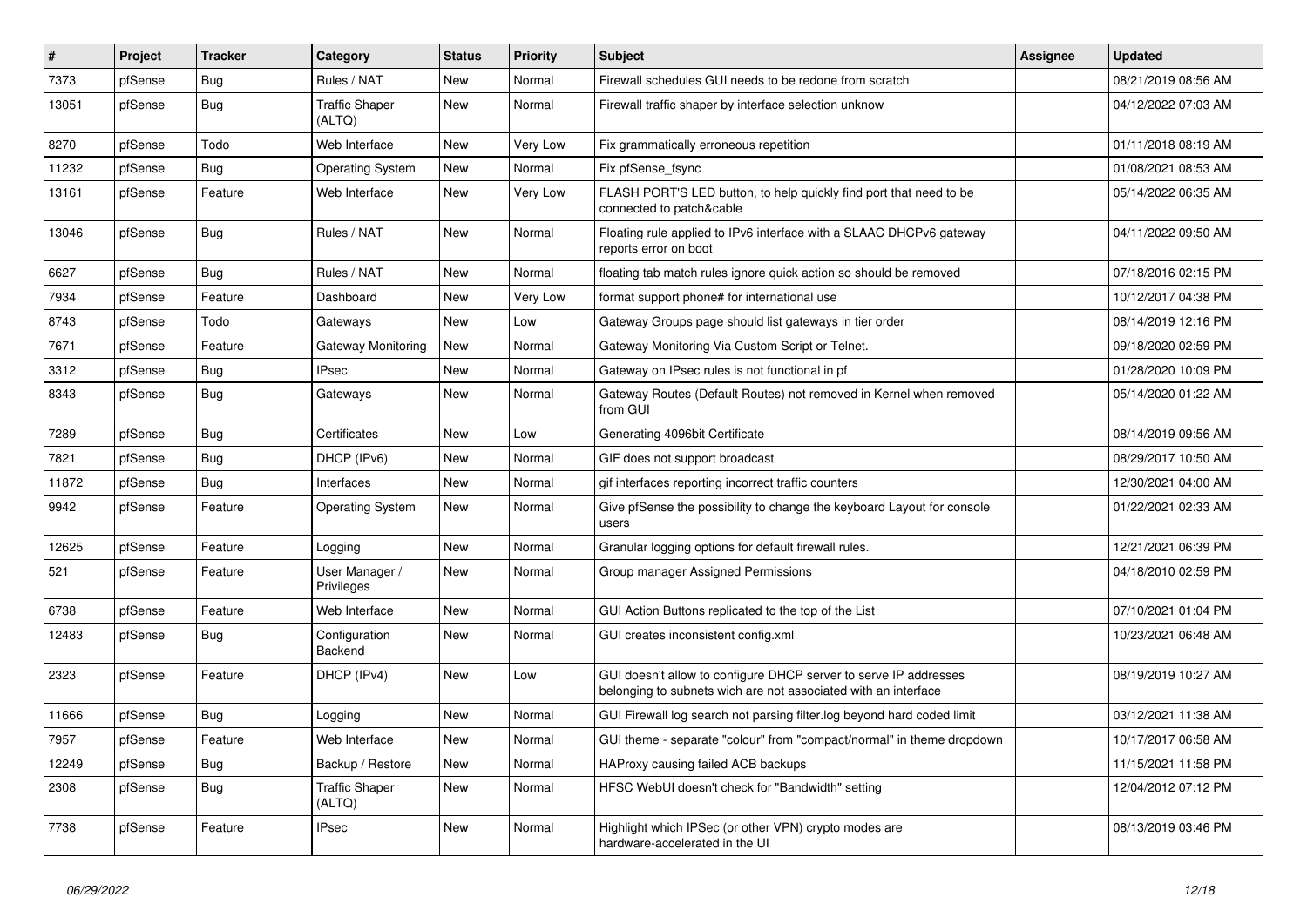| #     | Project | <b>Tracker</b> | Category                 | <b>Status</b> | Priority | <b>Subject</b>                                                                                               | Assignee                              | <b>Updated</b>      |
|-------|---------|----------------|--------------------------|---------------|----------|--------------------------------------------------------------------------------------------------------------|---------------------------------------|---------------------|
| 7665  | pfSense | <b>Bug</b>     | Aliases / Tables         | New           | Normal   | Host range validation for Aliases is not strict enough                                                       |                                       | 08/21/2019 11:01 AM |
| 7718  | pfSense | Feature        | Dynamic DNS              | New           | Very Low | Hostname for Custom DynDNS Updater.                                                                          |                                       | 07/24/2017 10:05 AM |
| 6539  | pfSense | Feature        | Rules / NAT              | New           | Normal   | ICMPv6 filtering requires multiple rules - no range support                                                  |                                       | 08/13/2019 01:23 PM |
| 6398  | pfSense | <b>Bug</b>     | Configuration<br>Backend | New           | Normal   | If config cannot be loaded due to corruption or bug, it isn't handled<br>gracefully (just stops)             |                                       | 08/13/2019 01:23 PM |
| 10150 | pfSense | Bug            | <b>IGMP Proxy</b>        | <b>New</b>    | Normal   | IGMP Proxy does not scale to hundreds of streams                                                             |                                       | 01/03/2020 02:56 AM |
| 13276 | pfSense | <b>Bug</b>     | <b>IGMP Proxy</b>        | New           | Normal   | IGMP Proxy Error Message for Logging Links to System Log Instead of<br>Routing Log                           |                                       | 06/16/2022 07:48 PM |
| 13277 | pfSense | <b>Bug</b>     | <b>IGMP Proxy</b>        | New           | Normal   | IGMP Proxy webConfigurator Page Always Produces Error                                                        |                                       | 06/16/2022 07:50 PM |
| 2335  | pfSense | <b>Bug</b>     | <b>Operating System</b>  | New           | Normal   | IGMPProxy and CARP Results in System Instability Upon Reboot                                                 |                                       | 07/19/2014 10:25 PM |
| 3382  | pfSense | <b>Bug</b>     | <b>IGMP Proxy</b>        | New           | Normal   | IGMPPROXY fails with more than 32 interfaces                                                                 |                                       | 07/12/2016 11:01 PM |
| 9338  | pfSense | <b>Bug</b>     | <b>IGMP Proxy</b>        | New           | Normal   | igmpproxy ignoring downstream vlan interface                                                                 |                                       | 02/22/2019 03:48 AM |
| 8711  | pfSense | Bug            | <b>IGMP Proxy</b>        | <b>New</b>    | Normal   | igmpproxy with PPPoE Interfaces                                                                              |                                       | 07/28/2018 09:21 AM |
| 12079 | pfSense | <b>Bug</b>     | <b>IGMP Proxy</b>        | New           | Normal   | IGMPProxy: kernel panic, Sleeping thread owns a non-sleepable lock                                           | Mateusz Guzik                         | 06/28/2022 12:01 PM |
| 12243 | pfSense | Todo           | Package System           | New           | Normal   | Implement "plugin interfaces()"                                                                              |                                       | 02/07/2022 03:50 AM |
| 12875 | pfSense | <b>Bug</b>     | Package System           | <b>New</b>    | Normal   | Import zabbix-agent6 and zabbix-proxy6 from FreeBSD Ports                                                    |                                       | 05/28/2022 06:50 PM |
| 5445  | pfSense | Todo           | Web Interface            | New           | Normal   | Improve banner for "background activity"                                                                     |                                       | 02/06/2016 04:43 AM |
| 6469  | pfSense | Feature        | Console Menu             | <b>New</b>    | Normal   | Improve help + self documentation in console PHP shell                                                       |                                       | 08/13/2019 01:23 PM |
| 5835  | pfSense | Feature        | OpenVPN                  | New           | Very Low | Improve OpenVPN client gateway detection in edge cases where the<br>remote does not send gateway information |                                       | 03/20/2016 12:29 AM |
| 10199 | pfSense | Todo           | Translations             | <b>New</b>    | Very Low | Improve Spanish translation interface                                                                        | Aluisco Miguel<br>Ricardo<br>Mastrapa | 01/22/2020 09:22 AM |
| 11730 | pfSense | Bug            | Web Interface            | <b>New</b>    | Normal   | Improve visibility of option selections in dark themes                                                       |                                       | 03/25/2021 09:38 PM |
| 9035  | pfSense | Bug            | Rules / NAT              | <b>New</b>    | Normal   | Inactive Interfaces are Hidden in Firewall Rules                                                             |                                       | 08/14/2019 12:39 PM |
| 8309  | pfSense | Feature        | Hardware / Drivers       | <b>New</b>    | Normal   | Include apuled driver to add support for LEDs on PC Engines APU boards                                       | Darryn Storm                          | 08/20/2019 08:47 AM |
| 12066 | pfSense | Feature        | <b>Operating System</b>  | New           | Very Low | Include man and man pages for all core programs and packages                                                 |                                       | 06/21/2021 07:44 AM |
| 10952 | pfSense | <b>Bug</b>     | Rules / NAT              | New           | Low      | Inconsistency in Subnet Defaults Between Firewall Rules and Interface<br><b>Address Assignments</b>          |                                       | 10/09/2020 12:50 PM |
| 5480  | pfSense | Todo           | Web Interface            | New           | Low      | inconsistent display of default values in fields                                                             | Jared Dillard                         | 03/01/2016 04:59 PM |
| 7402  | pfSense | Bug            | Web Interface            | New           | Normal   | Inconsistent use of htmlentities validation checks                                                           |                                       | 03/21/2017 08:58 AM |
| 8500  | pfSense | Bug            | Dynamic DNS              | New           | Low      | Incorrect categorization of status/info messages from phpDynDNS                                              |                                       | 08/16/2019 12:50 PM |
| 11717 | pfSense | <b>Bug</b>     | Rules / NAT              | New           | Normal   | Incorrect port forwarding rules if Destination port alias is not equal to<br>Redirect target port alias      |                                       | 03/22/2021 06:06 AM |
| 5616  | pfSense | Feature        | Wireless                 | New           | Normal   | Incorrect Wireless Channel                                                                                   | Jim Thompson                          | 10/09/2016 03:33 PM |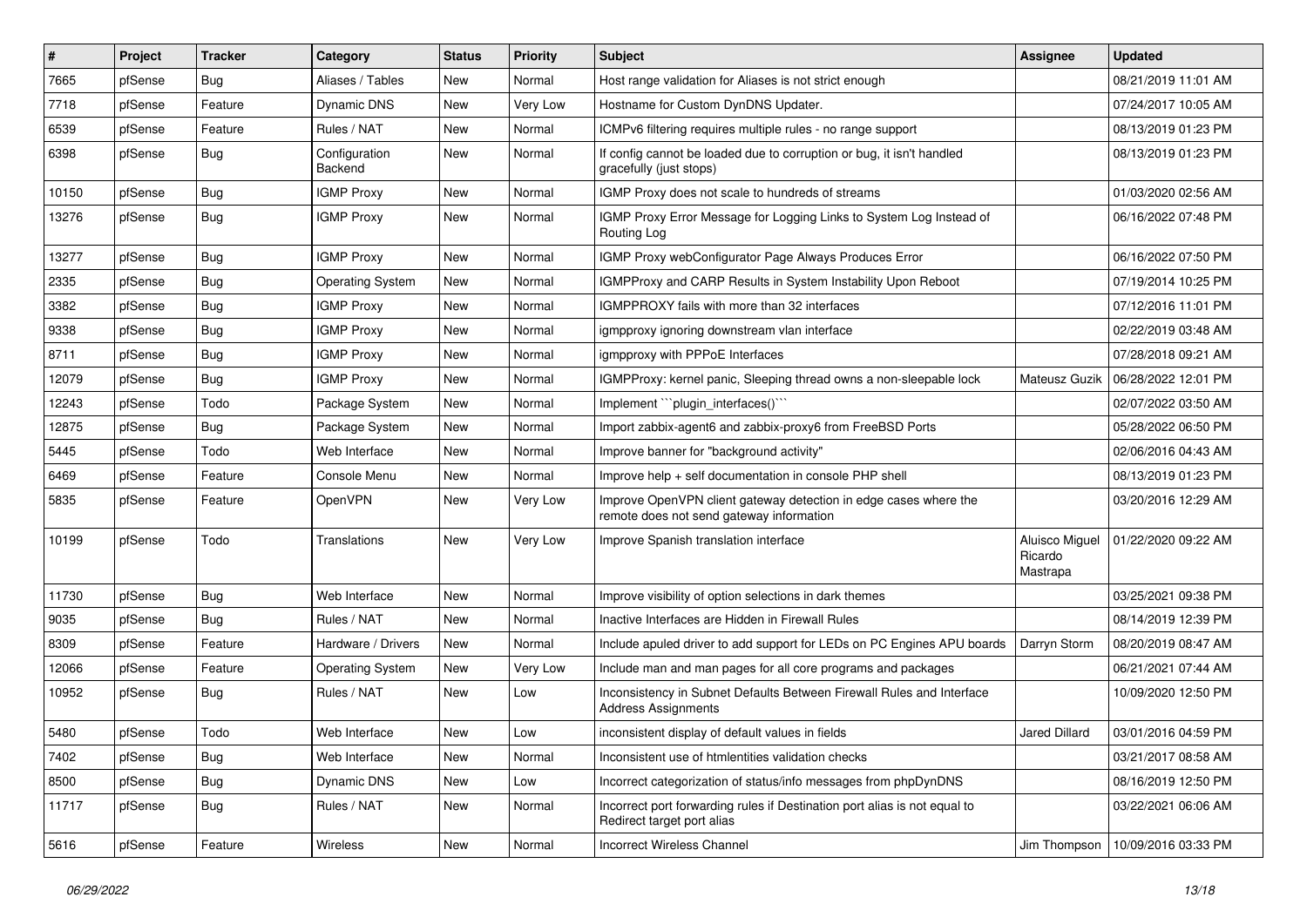| ∦     | Project | <b>Tracker</b> | Category                | <b>Status</b> | <b>Priority</b> | <b>Subject</b>                                                                                                                   | Assignee     | <b>Updated</b>      |
|-------|---------|----------------|-------------------------|---------------|-----------------|----------------------------------------------------------------------------------------------------------------------------------|--------------|---------------------|
| 11243 | pfSense | Feature        | Interfaces              | New           | Normal          | individual pfctl snort2c tables per interface only blocking IPs for specific<br>interface when a rule triggers in snort/suricata |              | 01/14/2021 03:02 PM |
| 13158 | pfSense | Bug            | Web Interface           | New           | Normal          | Input validation error when applying limiter changes                                                                             |              | 05/14/2022 05:32 PM |
| 1367  | pfSense | Feature        | Backup / Restore        | New           | Normal          | Input validation on partial config restores                                                                                      |              | 03/21/2011 01:16 AM |
| 11257 | pfSense | Feature        | Upgrade                 | New           | Normal          | Installed Packages: Update all button                                                                                            |              | 01/18/2021 10:45 AM |
| 1940  | pfSense | Todo           | Logging                 | New           | Normal          | Integrate rSyslogd                                                                                                               |              | 07/06/2018 02:11 PM |
| 12259 | pfSense | Bug            | <b>Operating System</b> | New           | Normal          | Intel em NICs Suffering Performance Degradation on FreeBSD12                                                                     |              | 02/25/2022 09:28 PM |
| 10805 | pfSense | Feature        | Hardware / Drivers      | New           | Normal          | Intel QAT (QuickAssist) encryption support for PfSense                                                                           |              | 07/31/2020 03:13 PM |
| 4740  | pfSense | Bug            | Wireless                | New           | Normal          | Intel wireless kernel panic in infrastructure mode with WPA                                                                      |              | 11/13/2020 08:38 AM |
| 701   | pfSense | Feature        | Rules / NAT             | New           | Normal          | Interface groups with NAT                                                                                                        |              | 05/11/2018 10:12 PM |
| 7113  | pfSense | Bug            | Dashboard               | New           | Normal          | Interface name in Traffic Graphs                                                                                                 |              | 12/31/2021 05:40 PM |
| 3411  | pfSense | <b>Bug</b>     | Dashboard               | New           | Low             | Interfaces and statistics dashboard widgets very slow with large numbers<br>of interfaces                                        |              | 01/24/2014 02:09 AM |
| 11091 | pfSense | Bug            | Interfaces              | New           | Normal          | Interfaces set as disabled in the configuration have an UP status in the<br>operating system at boot                             | Viktor Gurov | 06/28/2022 12:01 PM |
| 7857  | pfSense | Bug            | Dashboard               | New           | Very Low        | Interfaces Widget U/I fails to wrap IPV6 addresses when the string is too<br>wide for the widget                                 |              | 08/13/2019 09:15 AM |
| 1521  | pfSense | Todo           | Routing                 | New           | Normal          | Investigate FreeBSD route metric support for future versions                                                                     |              | 05/12/2011 11:28 AM |
| 8815  | pfSense | Bug            | Interfaces              | New           | Normal          | IP addresses are removed from interfaces when link is lost and either IPv4<br>or IPv6 is dynamic                                 | Luiz Souza   | 07/21/2021 07:49 AM |
| 10918 | pfSense | Feature        | Aliases / Tables        | <b>New</b>    | Low             | IP Aliases de-duplication                                                                                                        |              | 12/13/2020 11:37 PM |
| 12746 | pfSense | Feature        | Interfaces              | New           | High            | <b>IPoE</b> feature for WAN interface                                                                                            |              | 02/01/2022 01:42 AM |
| 13000 | pfSense | <b>Bug</b>     | IPsec                   | New           | Low             | IPsec AES-GCM encryption algorithm "Key Length" field should be labeled<br>"ICV Length"                                          |              | 03/30/2022 07:40 AM |
| 8964  | pfSense | Bug            | <b>IPsec</b>            | New           | High            | IPsec async cryptography advanced setting - TCP traffic not passing<br>through                                                   | Luiz Souza   | 12/08/2020 12:09 PM |
| 12335 | pfSense | Bug            | <b>IPsec</b>            | New           | Normal          | IPsec DNS inefficiency                                                                                                           | Jim Pingle   | 06/28/2022 12:01 PM |
| 9857  | pfSense | Feature        | <b>IPsec</b>            | New           | Normal          | IPsec Down/Up SMTP Notifications                                                                                                 |              | 08/31/2021 08:07 AM |
| 4591  | pfSense | Feature        | IPsec                   | New           | Normal          | IPSec Failover Support for IP Addresses instead of Dynamic DNS /<br>Failover Group                                               |              | 09/04/2020 12:17 AM |
| 12762 | pfSense | <b>Bug</b>     | <b>IPsec</b>            | New           | Normal          | IPsec keep alive check ignores Child SA Start Action                                                                             | Viktor Gurov | 02/07/2022 11:21 AM |
| 8013  | pfSense | Bug            | <b>IPsec</b>            | New           | Normal          | IPsec MSS clamping value shared for IPv4 and IPv6                                                                                | Luiz Souza   | 10/28/2021 01:37 PM |
| 13264 | pfSense | Feature        | <b>IPsec</b>            | New           | Normal          | IPSec Phase2 select multiple PFS key groups                                                                                      |              | 06/10/2022 04:29 PM |
| 7420  | pfSense | <b>Bug</b>     | IPsec                   | New           | Normal          | ipsec status freezing                                                                                                            |              | 02/13/2020 09:09 AM |
| 5331  | pfSense | Feature        | <b>IPsec</b>            | New           | Normal          | IPSec table for tuning strongswan.conf                                                                                           |              | 05/05/2021 12:10 AM |
| 7773  | pfSense | Feature        | <b>IPsec</b>            | New           | Normal          | IPSec using IKEv2 with split DNS not using provided domain names                                                                 |              | 08/15/2017 05:25 PM |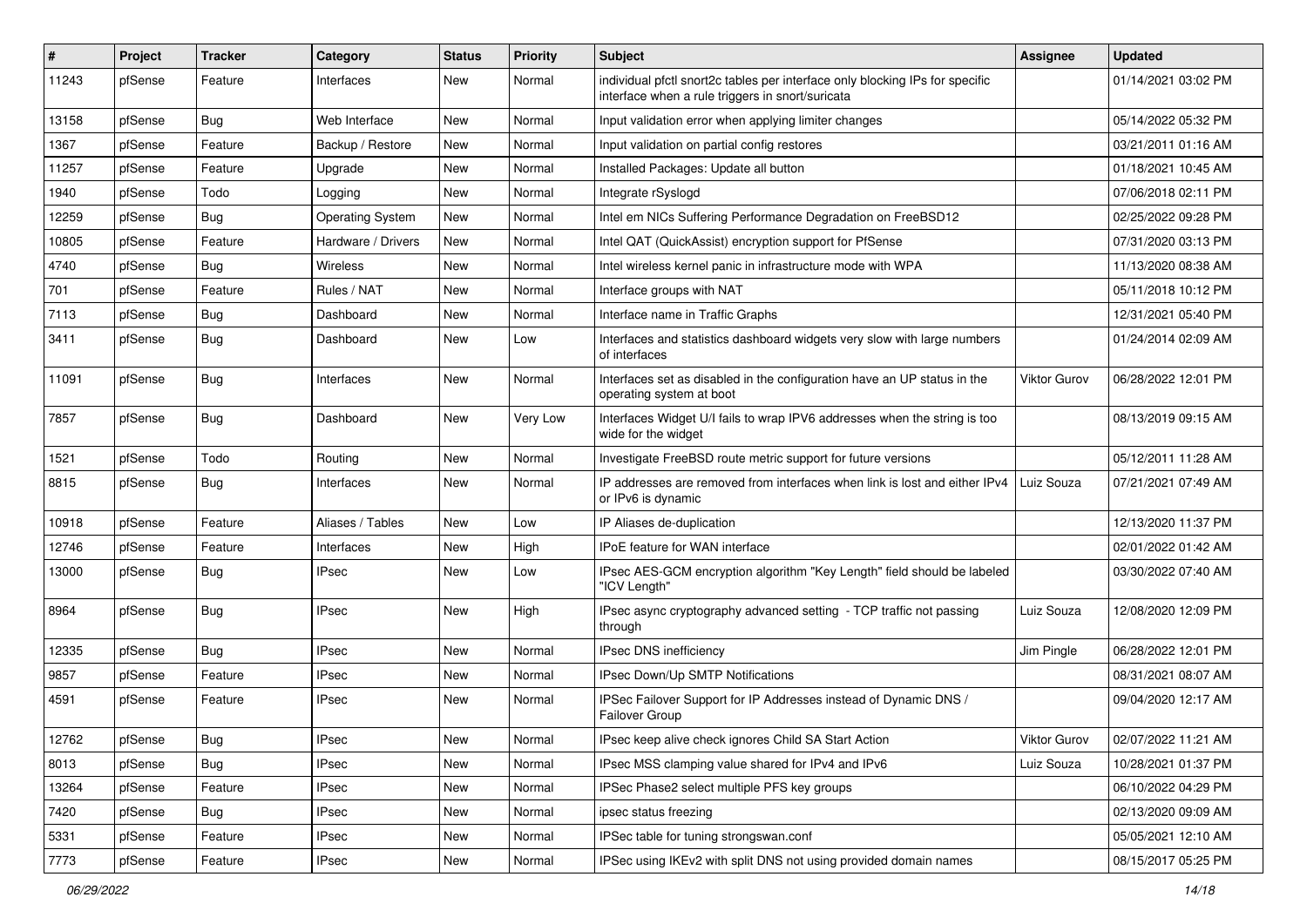| #     | Project | <b>Tracker</b> | Category                                        | <b>Status</b> | Priority  | <b>Subject</b>                                                                                                                                                                | <b>Assignee</b> | <b>Updated</b>      |
|-------|---------|----------------|-------------------------------------------------|---------------|-----------|-------------------------------------------------------------------------------------------------------------------------------------------------------------------------------|-----------------|---------------------|
| 8686  | pfSense | Bug            | <b>IPsec</b>                                    | New           | Normal    | IPsec VTI: Assigned interface firewall rules are never parsed                                                                                                                 |                 | 02/10/2021 12:15 PM |
| 6213  | pfSense | Feature        | <b>IPsec</b>                                    | <b>New</b>    | Normal    | IPSEC: IPV4/IPV6 dual-interface-stack support for Mobile IKE                                                                                                                  |                 | 04/20/2016 07:48 AM |
| 6289  | pfSense | Bug            | Interfaces                                      | <b>New</b>    | Normal    | IPv6 address not given to track6 interfaces on create                                                                                                                         |                 | 12/30/2021 04:17 AM |
| 9650  | pfSense | Bug            | Gateways                                        | New           | Normal    | IPv6 connection drops (ir-)regular on Kabelvodafone (German cable ISP)                                                                                                        |                 | 07/27/2019 07:14 AM |
| 7303  | pfSense | <b>Bug</b>     | <b>IPv6 Router</b><br>Advertisements<br>(RADVD) | New           | Normal    | ipv6 connectivity lost on pfSense reboot                                                                                                                                      |                 | 08/20/2019 12:23 PM |
| 8599  | pfSense | Feature        | Rules / NAT                                     | <b>New</b>    | Very Low  | IPv6 flow labels                                                                                                                                                              |                 | 07/16/2018 07:36 AM |
| 9837  | pfSense | Bug            | Interfaces                                      | New           | Very Low  | ipv6 is not completely disabled on the interfaces                                                                                                                             |                 | 10/24/2019 01:16 AM |
| 12421 | pfSense | Bug            | Rules / NAT                                     | <b>New</b>    | Normal    | IPV6 limiter bug                                                                                                                                                              |                 | 10/02/2021 08:44 AM |
| 3326  | pfSense | Bug            | <b>PPP</b> Interfaces                           | New           | Normal    | IPv6 only PPPoE connection                                                                                                                                                    |                 | 11/18/2013 09:37 AM |
| 9295  | pfSense | Bug            | <b>PPPoE Server</b>                             | New           | Very High | IPv6 PD does not work with PPPOE (Server & Client)                                                                                                                            |                 | 05/15/2022 10:53 AM |
| 6541  | pfSense | Bug            | <b>IPv6 Router</b><br>Advertisements<br>(RADVD) | <b>New</b>    | Normal    | IPv6 RAs always include on-link prefix; clients may not use DHCPv6<br>managed addresses                                                                                       |                 | 08/13/2019 03:23 PM |
| 13248 | pfSense | Regression     | DHCP (IPv6)                                     | <b>New</b>    | Normal    | IPv6 Router Advertisements runs when config.xml does not contain an<br>entry for the interface                                                                                |                 | 06/05/2022 07:44 PM |
| 8158  | pfSense | Bug            | Interfaces                                      | New           | High      | IPv6 Track Interface issue with more than one WAN-Gateway and a<br>number of internal interfaces at least track interface from one interface<br>does not work on regular base |                 | 12/03/2017 09:00 AM |
| 9136  | pfSense | <b>Bug</b>     | DHCP (IPv6)                                     | <b>New</b>    | High      | IPv6 Tracking Interfaces Lose IPv6 Address in Certain Cases                                                                                                                   |                 | 04/21/2022 12:39 PM |
| 7788  | pfSense | Bug            | Dashboard                                       | New           | Low       | Irregular updating of widgets like cpu/uptime on system widget.                                                                                                               |                 | 08/21/2019 09:03 AM |
| 7040  | pfSense | Bug            | Interfaces                                      | New           | Normal    | Issue when disabling an interface                                                                                                                                             |                 | 12/26/2016 02:56 AM |
| 8401  | pfSense | <b>Bug</b>     | Installer                                       | <b>New</b>    | Normal    | Issues related to keys representing alphabetic characters specific to<br>Scandinavian languages and to some other keys.                                                       |                 | 03/30/2018 11:06 AM |
| 10544 | pfSense | Bug            | User Manager /<br>Privileges                    | New           | Normal    | It's not possible to add a user to group operator using the gui                                                                                                               |                 | 04/21/2022 12:39 PM |
| 11556 | pfSense | <b>Bug</b>     | Rules / NAT                                     | New           | Normal    | Kill all states associated with a NAT address                                                                                                                                 |                 | 03/19/2021 10:29 AM |
| 1667  | pfSense | Bug            | L2TP                                            | <b>New</b>    | Normal    | L2TP server does not respond properly from a CARP VIP                                                                                                                         |                 | 12/11/2021 07:43 PM |
| 7563  | pfSense | Feature        | L2TP                                            | New           | Normal    | I2tp Suggestion: consider allowing IP/Subnet for the user.                                                                                                                    |                 | 08/21/2019 10:52 AM |
| 33    | pfSense | Todo           | User Manager /<br>Privileges                    | New           | Normal    | L2TP users integration with user manager                                                                                                                                      |                 | 02/06/2016 04:53 AM |
| 11761 | pfSense | <b>Bug</b>     | L2TP                                            | New           | Normal    | L2TP/IPsec VPN : PPP LCP negotiation occurs before user authentication                                                                                                        |                 | 03/31/2021 04:52 AM |
| 2504  | pfSense | Feature        | <b>LAGG Interfaces</b>                          | New           | Normal    | lagg enhancements                                                                                                                                                             |                 | 01/08/2021 12:17 PM |
| 10271 | pfSense | Bug            | Web Interface                                   | New           | Normal    | Large number of VLAN/LANs make "Interfaces" menu hard to access                                                                                                               |                 | 02/20/2020 04:46 AM |
| 10892 | pfSense | Bug            | Rules / NAT                                     | New           | Low       | Large number of VLAN/LANs make floating rules are to read                                                                                                                     | Jared Dillard   | 02/01/2021 03:29 PM |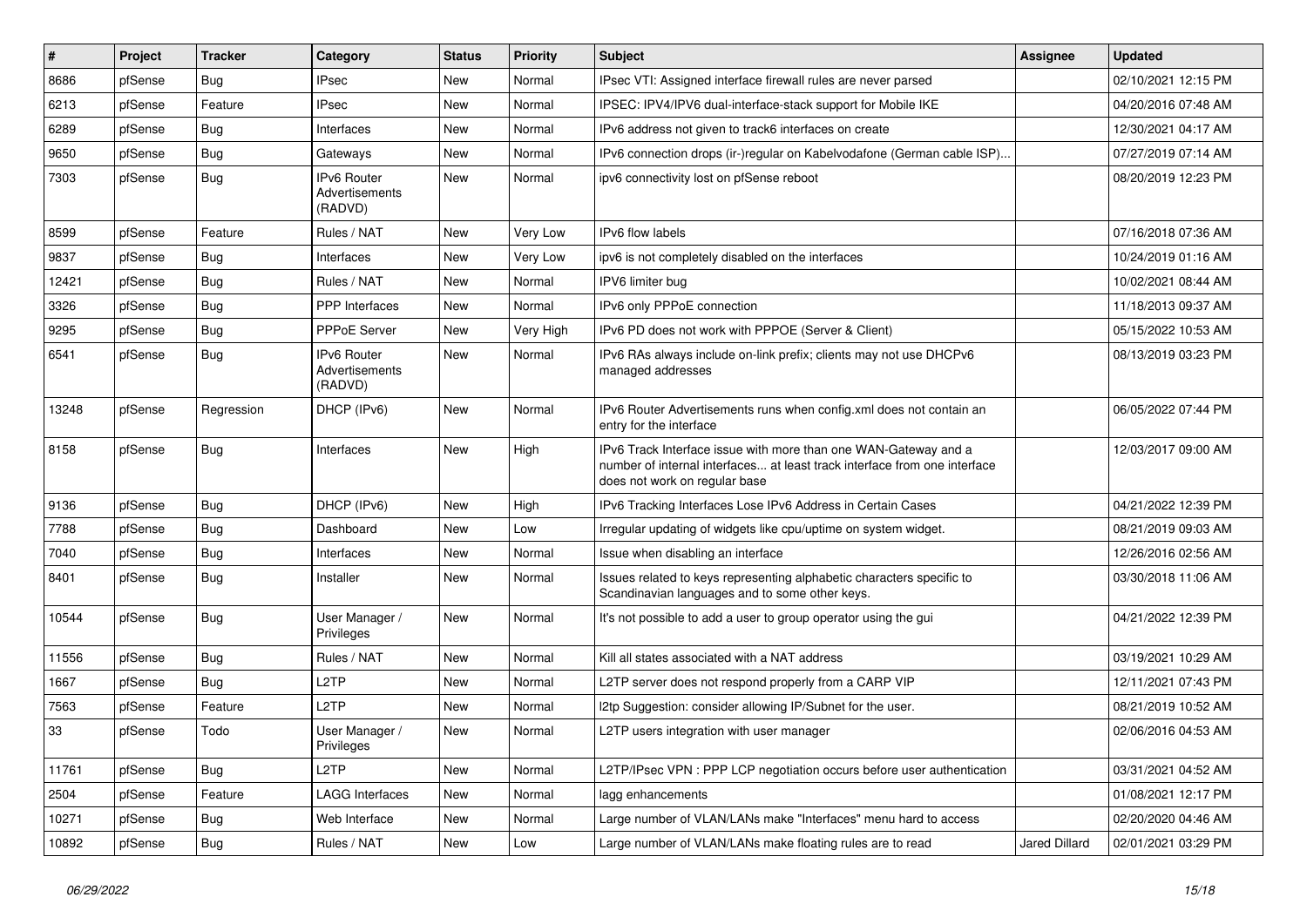| #     | Project | <b>Tracker</b> | Category                                       | <b>Status</b> | <b>Priority</b> | <b>Subject</b>                                                                                                        | Assignee              | <b>Updated</b>      |
|-------|---------|----------------|------------------------------------------------|---------------|-----------------|-----------------------------------------------------------------------------------------------------------------------|-----------------------|---------------------|
| 12726 | pfSense | <b>Bug</b>     | Authentication                                 | New           | Normal          | LDAP select container button auto populate                                                                            |                       | 01/25/2022 01:48 PM |
| 12283 | pfSense | <b>Bug</b>     | Authentication                                 | New           | Normal          | LDAP/RADIUS authentication servers configuration does not allow source<br>IP address to be specified                  |                       | 08/20/2021 01:15 AM |
| 8346  | pfSense | Feature        | <b>IPsec</b>                                   | <b>New</b>    | Normal          | Let pFSense act as an IPSec XAuth VPN Client                                                                          |                       | 02/23/2018 07:39 AM |
| 8072  | pfSense | <b>Bug</b>     | <b>Traffic Shaper</b><br>(Limiters)            | New           | Normal          | Limiter / Queue mask issues?                                                                                          | Ivor Kreso            | 11/08/2017 07:56 PM |
| 9038  | pfSense | Feature        | Logging                                        | New           | Normal          | Live view of any log file                                                                                             |                       | 08/19/2019 02:55 PM |
| 11412 | pfSense | <b>Bug</b>     | Interfaces                                     | New           | Normal          | LLDPD Package Doesn't Work with Switchports                                                                           |                       | 02/12/2021 08:12 PM |
| 6481  | pfSense | <b>Bug</b>     | IPsec                                          | New           | Normal          | loading EAP RADIUS method failed                                                                                      |                       | 03/24/2020 04:25 PM |
| 12715 | pfSense | <b>Bug</b>     | Authentication                                 | New           | Normal          | Long system startup time when LDAP is configured and unavailable during<br>startup.                                   | Christian<br>McDonald | 01/24/2022 05:50 AM |
| 2965  | pfSense | Feature        | Rules / NAT                                    | <b>New</b>    | Normal          | Mac Firewalling                                                                                                       |                       | 04/24/2013 12:02 PM |
| 3288  | pfSense | Feature        | Rules / NAT                                    | New           | Normal          | Macros for Interface Networks on Outbound NAT rule Source drop-down                                                   |                       | 08/21/2019 11:02 AM |
| 7799  | pfSense | Feature        | Rules / NAT                                    | New           | Normal          | Make an ajax call to toggle logging by clicking on the logging icon next to a<br>rule                                 |                       | 08/13/2019 09:40 AM |
| 9718  | pfSense | Feature        | <b>Diagnostics</b>                             | <b>New</b>    | Low             | Make diag_states_summary table sortable                                                                               |                       | 10/06/2020 09:12 AM |
| 9336  | pfSense | Feature        | Notifications                                  | New           | Very Low        | Make Dynamic DNS update notification e-mail optional                                                                  |                       | 02/18/2019 11:49 AM |
| 8262  | pfSense | Feature        | <b>Pv6 Router</b><br>Advertisements<br>(RADVD) | New           | Normal          | Make each prefix flags configurable separately.                                                                       |                       | 01/16/2018 12:35 PM |
| 4798  | pfSense | Feature        | <b>DNS Resolver</b>                            | <b>New</b>    | Normal          | Make host and domain overrides available to both DNS Resolver and DNS<br>Forwarder                                    |                       | 06/29/2015 02:14 AM |
| 3859  | pfSense | Feature        | Gateway Monitoring                             | New           | Low             | Make it possible to set the source IP address for gateway monitoring                                                  |                       | 11/06/2016 10:12 PM |
| 13003 | pfSense | <b>Bug</b>     | Hardware / Drivers                             | New           | Normal          | Malicious Driver Detection event on ixl driver                                                                        |                       | 06/25/2022 05:00 PM |
| 13076 | pfSense | <b>Bug</b>     | Gateway Monitoring                             | New           | Normal          | Marking a gateway as down does not affect IPsec entries using gateway<br>groups                                       |                       | 06/28/2022 12:01 PM |
| 9464  | pfSense | Feature        | Interfaces                                     | New           | Normal          | Marvell 6000 -- netgate hardware (e.g.: XG-7100, XG-3100) internal switch<br>LACP support                             |                       | 04/08/2019 07:58 AM |
| 12938 | pfSense | <b>Bug</b>     | IPv6 Router<br>Advertisements<br>(RADVD)       | New           | Normal          | MaxRtrAdvInterval would allow stale DNS servers to be deleted faster                                                  |                       | 03/12/2022 09:37 AM |
| 12095 | pfSense | Bug            | Authentication                                 | New           | Normal          | Memory leak in pcscd                                                                                                  |                       | 06/01/2022 01:01 PM |
| 7238  | pfSense | <b>Bug</b>     | Web Interface                                  | New           | Normal          | Menu layout broken when using "Hostname in Menu" with long hostnames                                                  |                       | 02/21/2017 07:01 AM |
| 6926  | pfSense | <b>Bug</b>     | UPnP/NAT-PMP                                   | New           | Normal          | Miniupnp advertising expired IPv6 address                                                                             |                       | 01/15/2022 08:29 PM |
| 7747  | pfSense | Feature        | Console Menu                                   | New           | Normal          | Minor UI Tweak: Make hitting enter on the console (esp via SSH) should<br>not log you out, but simply redraw the menu |                       | 08/01/2017 04:03 PM |
| 8846  | pfSense | <b>Bug</b>     | Gateways                                       | New           | Low             | Misleading gateway error message adding/editing static routes using a<br>disabled interface                           |                       | 08/21/2019 11:29 AM |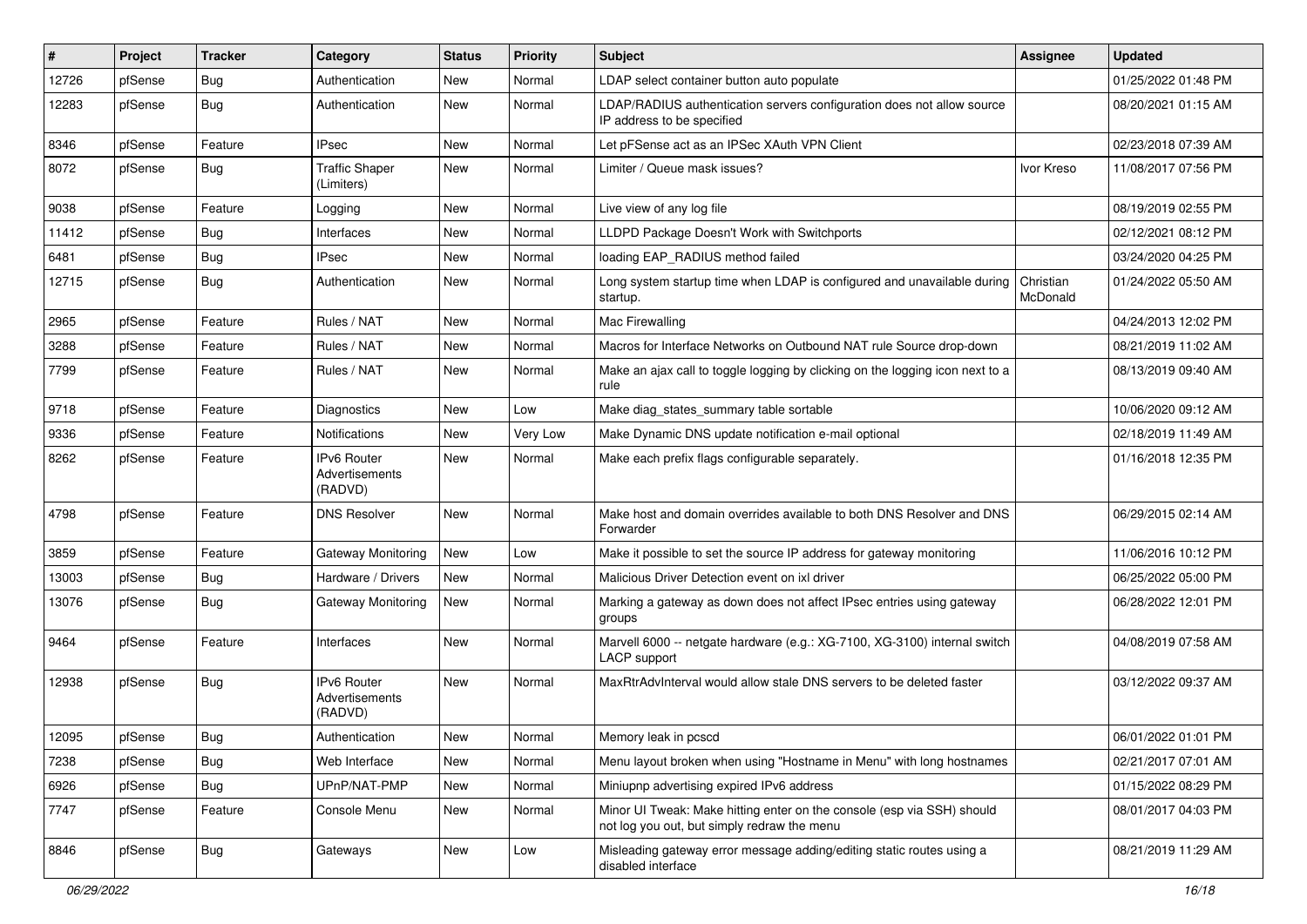| #     | Project | <b>Tracker</b> | Category                     | <b>Status</b> | <b>Priority</b> | Subject                                                                                                 | <b>Assignee</b>      | <b>Updated</b>      |
|-------|---------|----------------|------------------------------|---------------|-----------------|---------------------------------------------------------------------------------------------------------|----------------------|---------------------|
| 11731 | pfSense | <b>Bug</b>     | Hardware / Drivers           | New           | Normal          | Missing support for Realtek USB NICs                                                                    |                      | 03/30/2021 04:32 AM |
| 4688  | pfSense | Feature        | <b>IPsec</b>                 | <b>New</b>    | Normal          | Missing TFC Traffic Flow Confidentiality support                                                        |                      | 11/15/2021 12:27 PM |
| 3162  | pfSense | Feature        | PPP Interfaces               | New           | Low             | <b>MLPPP Status of connections</b>                                                                      |                      | 08/20/2019 10:20 AM |
| 9698  | pfSense | <b>Bug</b>     | <b>RRD Graphs</b>            | <b>New</b>    | Normal          | Monitoring graphs do not retain state after auto-refresh                                                |                      | 08/26/2019 02:09 AM |
| 9621  | pfSense | Feature        | User Manager /<br>Privileges | New           | Normal          | More convenient deletion of single user privileges                                                      |                      | 07/09/2019 03:09 AM |
| 12522 | pfSense | Feature        | <b>OpenVPN</b>               | New           | Very Low        | More flexible Client-Specific Override options for controlling options<br>pushed to clients             |                      | 04/11/2022 03:11 PM |
| 8113  | pfSense | Bug            | Interfaces                   | New           | Normal          | MTU setting on bridge, openypn clients ignored                                                          |                      | 12/31/2021 05:55 PM |
| 228   | pfSense | Feature        | Multi-WAN                    | <b>New</b>    | Normal          | Multi-WAN support with same gateway on multiple WANs                                                    |                      | 04/11/2015 01:10 AM |
| 11954 | pfSense | Feature        | <b>IGMP Proxy</b>            | New           | Normal          | <b>Multicast limits</b>                                                                                 |                      | 05/25/2021 12:36 AM |
| 13168 | pfSense | Feature        | Dashboard                    | <b>New</b>    | Low             | Multiple Dashboard views for a single user                                                              |                      | 05/16/2022 07:53 AM |
| 12823 | pfSense | Bug            | DHCP (IPv6)                  | New           | Normal          | Multiple DHCP6 WAN connections PPPoE interface 'defached' status                                        |                      | 02/18/2022 05:39 AM |
| 9504  | pfSense | <b>Bug</b>     | Dynamic DNS                  | New           | Normal          | Multiple Dynamic DNS update notifications for the same interface, not<br>differentiated by the hostname |                      | 05/07/2019 07:46 AM |
| 3696  | pfSense | Feature        | Backup / Restore             | <b>New</b>    | Normal          | Multiple items backup/restore                                                                           |                      | 06/06/2014 02:33 PM |
| 8233  | pfSense | <b>Bug</b>     | NAT Reflection               | New           | Very Low        | NAT reflection back to originating host broken when using FQDN-based IP<br>aliases                      |                      | 08/21/2019 10:53 AM |
| 9179  | pfSense | Bug            | <b>NAT Reflection</b>        | New           | Normal          | NAT reflection fix implemented for #8604 is causing WebUI and XMLRPC<br>to fail on slave                |                      | 03/27/2020 08:01 PM |
| 7848  | pfSense | Bug            | <b>Diagnostics</b>           | New           | Low             | NDP Table Sort by Expiration Error                                                                      |                      | 08/26/2019 02:56 PM |
| 5510  | pfSense | Feature        | Package System               | New           | Normal          | Need a simple way to enable/disable package-installed services                                          |                      | 04/21/2022 12:39 PM |
| 8641  | pfSense | Feature        | Web Interface                | New           | Normal          | Need way to disable HSTS and/or replace webConfigurator certificate from<br>CLI                         |                      | 07/16/2018 10:21 AM |
| 12535 | pfSense | Documentation  | Routing                      | New           | Normal          | Negate Rules function does not match the description                                                    |                      | 11/19/2021 02:03 PM |
| 10137 | pfSense | Feature        | Package System               | <b>New</b>    | Normal          | net-mgmt/arpwatch: Update to 3.0                                                                        |                      | 12/30/2019 05:16 PM |
| 8804  | pfSense | Bug            | PPP Interfaces               | New           | Normal          | Netgate SG-1000 PPPoE Keepalives not prioritized, internet drops                                        |                      | 08/20/2019 10:06 AM |
| 11657 | pfSense | Bug            | Interfaces                   | <b>New</b>    | Normal          | netmap_ring_reinit error                                                                                |                      | 03/18/2021 10:32 PM |
| 3697  | pfSense | Feature        | Backup / Restore             | <b>New</b>    | Normal          | New backup/restore area: Certificates                                                                   |                      | 03/11/2017 11:30 AM |
| 6615  | pfSense | Feature        | DHCP (IPv4)                  | New           | Normal          | new DHCP server option                                                                                  |                      | 08/13/2019 01:39 PM |
| 7030  | pfSense | Feature        | Multi-WAN                    | New           | Very Low        | New Feature Load Balance Per Amount Of GB                                                               |                      | 08/13/2019 02:56 PM |
| 7387  | pfSense | <b>Bug</b>     | Dashboard                    | New           | Low             | New Traffic Graph in dashboard resets inverted view to normal view                                      | <b>Jared Dillard</b> | 12/11/2021 08:14 PM |
| 3358  | pfSense | <b>Bug</b>     | Package System               | New           | Normal          | new version of <include_file> is not required during reinstall_all</include_file>                       |                      | 12/26/2014 12:13 PM |
| 84    | pfSense | Feature        | Web Interface                | New           | Low             | Nightly Filter Summary E-Mail                                                                           | Jim Pingle           | 04/03/2010 06:22 PM |
| 6823  | pfSense | Bug            | Interfaces                   | New           | Normal          | No connectivity after changing link state to UP                                                         |                      | 04/21/2022 12:39 PM |